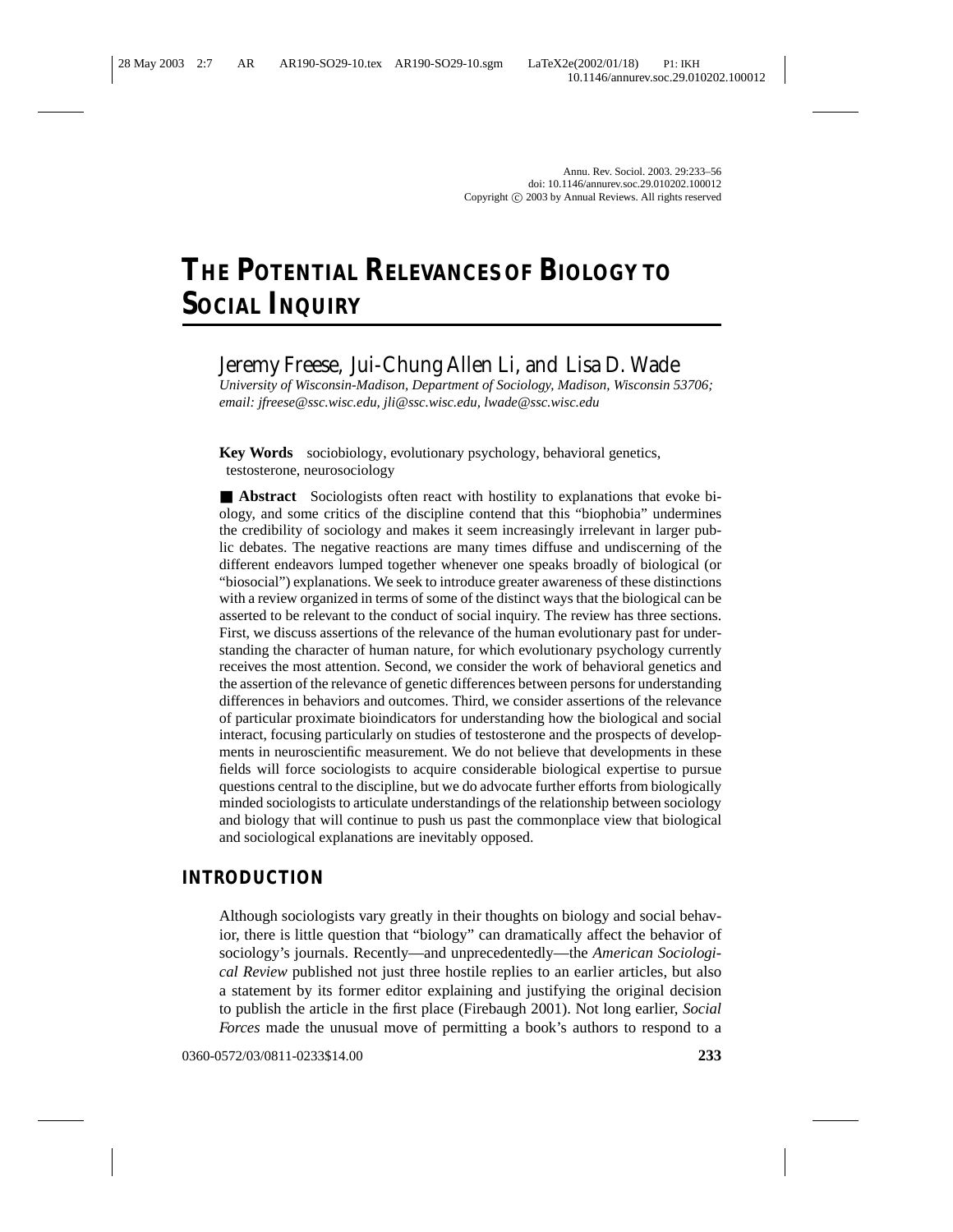critical review of their book with a rejoinder of nearly equal length (Fischer et al. 1998). "Biology" was central in both cases. In the former, the provocative article was about biology and the adoption of gendered attitudes and behavior; in the latter, the provocative review concerned biology and racial and class inequality. In no way do we offer these examples to second-guess these journals' editors; instead, we invoke them to illustrate that few things provoke sociologists as easily or strongly as the perceivedly improper invocation of "biology" as an explanatory device, especially when done on sociologists' own turf.

Karp (1996, p. 9) declares that he has "preached in his introductory sociology class" that "one of the central messages of my discipline is that culture, rather than biology, is destiny." To many sociologists, "biology" and the "social"are locked in an explanatory zero-sum game in which any ground ceded to the former diminishes the value of sociology (and the need for sociologists). Yet, even if sociologists did banish "biological" explanations of social behavior from their own forums, swelling interest in the topic would still exist elsewhere in the academy, as would a strong flourishing of curiosity among the general public. In his recent presidential address to the American Sociological Association, Massey (2002, p. 1) lamented that sociologists "have allowed the fact that we are social beings to obscure the biological foundations upon which our behavior ultimately rests." More strongly, critics within sociology have warned that if the discipline continues its "biophobia," sociology will be regarded as increasingly irrelevant in public debates (Ellis 1977, 1996; Lopreato & Crippen 1999; Udry 1995; van den Berghe 1990). Indeed, the contention that many sociologists are categorically unwilling even to consider some kinds of biological explanations has already been used as grounds for suggesting that the discipline is not credible and that many of its skeptical reactions can be dismissed as politically motivated (e.g., Alcock 2001, Lopreato & Crippen 1999, Pinker 1997, Thornhill & Palmer 2000).

When discussing these matters with others, we have been recurrently surprised at how some can express a strong hostility toward "biological" explanations without necessarily evincing a coherent conception of what they mean by the phrase. This is the reason we put scarequotes around "biology." When intended to represent a potential explanatory idiom for understanding social behavior, "biological" actually encompasses a host of various research projects that are regularly confused with each other, even though they sometimes operate with much different assumptions and modes of analysis (which is not to deny either areas of overlap or various efforts at integrative explanation). Our goal in this review is to provide an overview of some of the varying ways in which the specific materiality of the human actor—our "biology"—can be asserted to be relevant toward understanding why we behave as we do or why human societies are organized as they are.

We divide our consideration into three parts: the potential relevance of our evolutionary history, the potential relevance of genetic differences, and the potential relevance of more proximate indicators of human physiology. Within each, we review some of the ongoing research that seems to be among the most intriguing for sociologists to engage, whether as consumer, contributor, or critic. We attempt to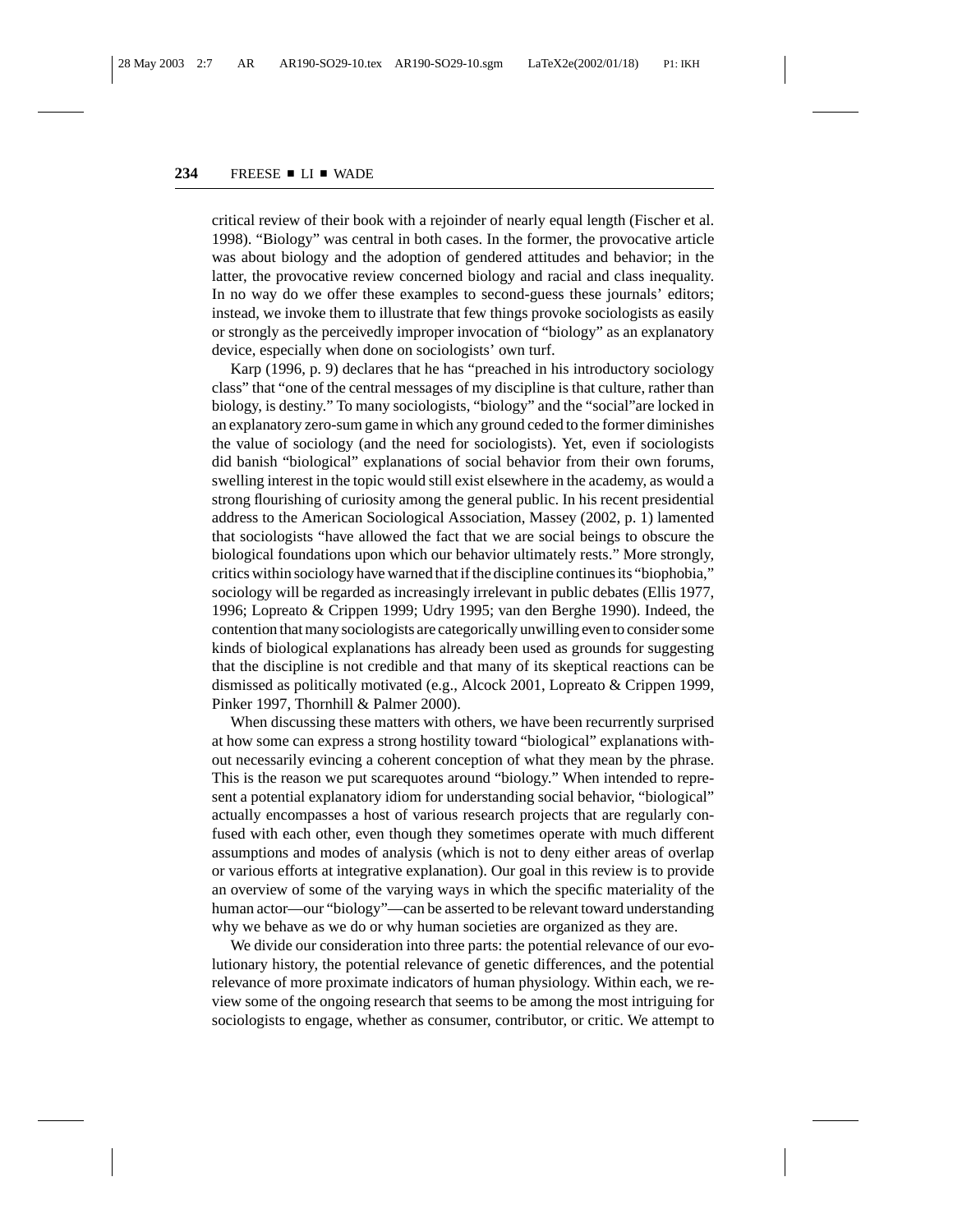provide a balanced portrait of some particularly contentious areas, and in so doing, we reserve some of our own criticisms in favor of presenting research programs on their own terms, although we include numerous references to both original research and critiques that readers can further explore.

#### **THE RELEVANCE OF OUR EVOLUTIONARY PAST**

The "historical turn in the social sciences" might be characterized as an increasing appreciation of how "the history and development of a thing ... can tell you something fundamental of its nature" (Somers 1998, p. 731). Does this reasoning suggest also that reflection on the history of our species can tell you something fundamental about the nature of the human actor? One way of asserting the relevance of "biology" for understanding human social behavior is to propose that our understanding of human activities can be greatly enhanced by specific consideration of humans as evolved species shaped by processes of natural selection. Sociologists have long recognized that individual actors must be understood as "pregnant with history" (Bourdieu & Wacquant 1992, p. 124; Rubenstein 2001, p. 166); in this vein, evolutionary perspectives can be seen as merely pushing the period of relevant gestation back a few million years.

Serious scientific debates about the neo-Darwinist synthesis as the overarching explanation of the origins of our species are, in the larger scheme of things, disagreements over details. Consequently, if sociologists are really not the implicit cognitive creationists that some critics have claimed (Ehrenreich & McIntosh 1997, Pinker 2002, Shermer 1996), then what separates Darwinian social science from its more conventional alternatives is not whether evolutionary theory is correct but how useful specifically "evolution-minded" thinking is regarded for understanding behavior. One can, for example, believe natural selection has produced a human species whose behavior can be understood in terms of a relatively simple metanarrative of mind (e.g., rational choice theories, simple learning theories), such that further consideration of our evolutionary history is not useful, or one can believe that solid knowledge about our evolved past is so sparse that one should stick with building from what is proximate and observable, rather than trying to tie patterns to a past about which little is decisively known.

Alternatively, one can posit that explicit thinking in selectionist terms can yield discoveries of patterns of behavior otherwise overlooked or unknown to social science. To give one example, Daly & Wilson (1988, 1999) have proposed that selection would have favored parents who restrained potentially harmful anger toward their children, but those placed in parent-like positions toward children not their own—namely, stepparents—would lack this evolutionary incentive for caring, restrained behavior. Their subsequent research has indicated that living with a stepparent, as opposed to two biological parents, may be the largest known risk factor for being a victim of child abuse. Buss (1999, p. 203) writes that "hundreds of previous studies of child abuse failed to identify stepparents as a risk factor for child abuse until Daly and Wilson approached the problem with an evolutionary lens."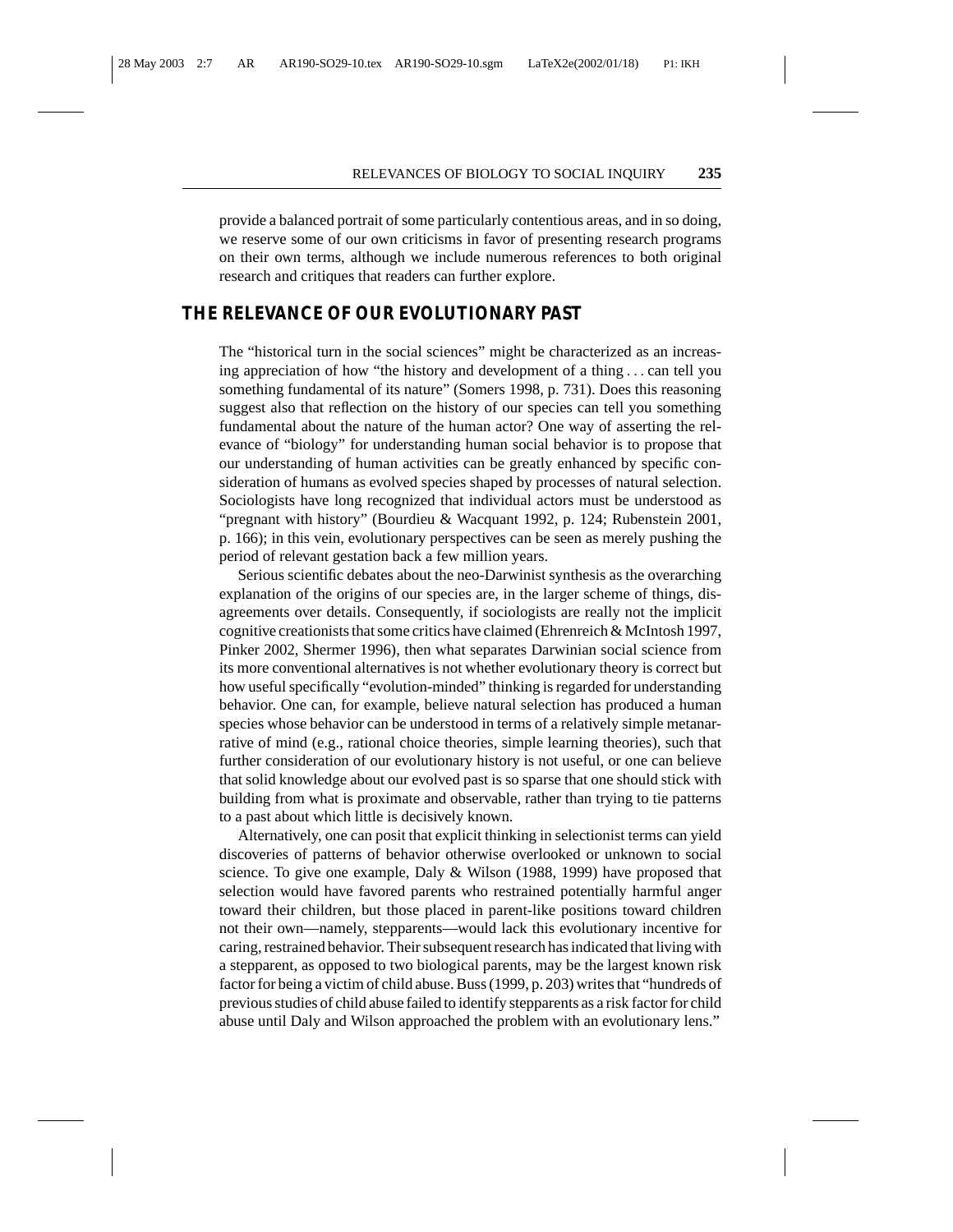Recent enthusiasm for Darwinian explanations has been inspired mainly by "evolutionary psychology." Book titles like *The Moral Animal: The New Science of Evolutionary Psychology* (Wright 1994) and Buss's (1999) *Evolutionary Psychology: The New Science of the Mind* present evolutionary psychology as a fresh way of looking at social behavior, even though to others it might look like what used to be called "sociobiology." Indeed, some rivals complain that evolutionary psychology is only new if one caricatures earlier sociobiology (e.g., Alexander 1990) or that other researchers were around "doing evolutionary psychology before evolutionary psychology was cool—or had a name" (Smith 2000, p. 38). Complicating matters is that many who see evolutionary psychology as a "new science" use the term only to apply to a particular set of theoretical commitments articulated most importantly by Tooby & Cosmides (1992) (see also Buss 1995), whereas others—partly because of the various negative connotations that sociobiology has accrued—want this specific program to be seen as just one way of doing evolutionary psychology.

Even in its more restricted sense, evolutionary psychology has attracted scholars well beyond psychology, but the name does accurately point to a stronger psychological focus than preceding programs of Darwinian social science. Evolutionary psychology resolutely argues that any connections of behavioral patterns to our genetic evolution must be strictly mediated by theories of how evolution has shaped psychological mechanisms. Among evolutionary psychologists, the Swiss Army knife serves as a popular metaphor for the mind (Cosmides 1994). The knife "contains separate tools—each designed to perform a particular task effectively. The human brain also appears to come equipped with cognitive tools designed to carry out specific functions" (Buss & Kenrick 1998, p. 991). Each of these cognitive tools is asserted to have come into existence in response to specific selection pressures and to have acquired its particular form and rules of operation as a result of natural selection. The mind has been described as having highly specific adaptations—akin to "a confederation of hundreds or thousands of functionally generated computers" (Tooby & Cosmides 2000)—operating in such domains as social exchange (Cosmides 1989), mate selection (Buss 1994), language (Pinker & Bloom 1990), imputing intentions to others (Baron-Cohen 2000), and friendship selection (Tooby & Cosmides 1996). Evolutionary psychology now has a number of alternative visions, including some that call for a much more minimalist approach to the proliferating adaptations of orthodox evolutionary psychology (e.g., Tomasello 1999; see also essays in Scher & Rausher 2002).

Partly because of its emphasis on psychological mechanisms, evolutionary psychology resonates most strongly with sociological traditions based on methodological individualism. Sanderson (2001) and Lopreato & Crippen (1999) provide descriptions of what they regard as the core individualistic principles of a Darwinian sociology and follow with lengthy discussions of evidence they interpret as supporting these principles. Kanazawa (2001a) suggests that evolutionary psychology may be able to provide rational choice theories with a theory of values. Important interdisciplinary efforts in recent years have tried to use evolutionary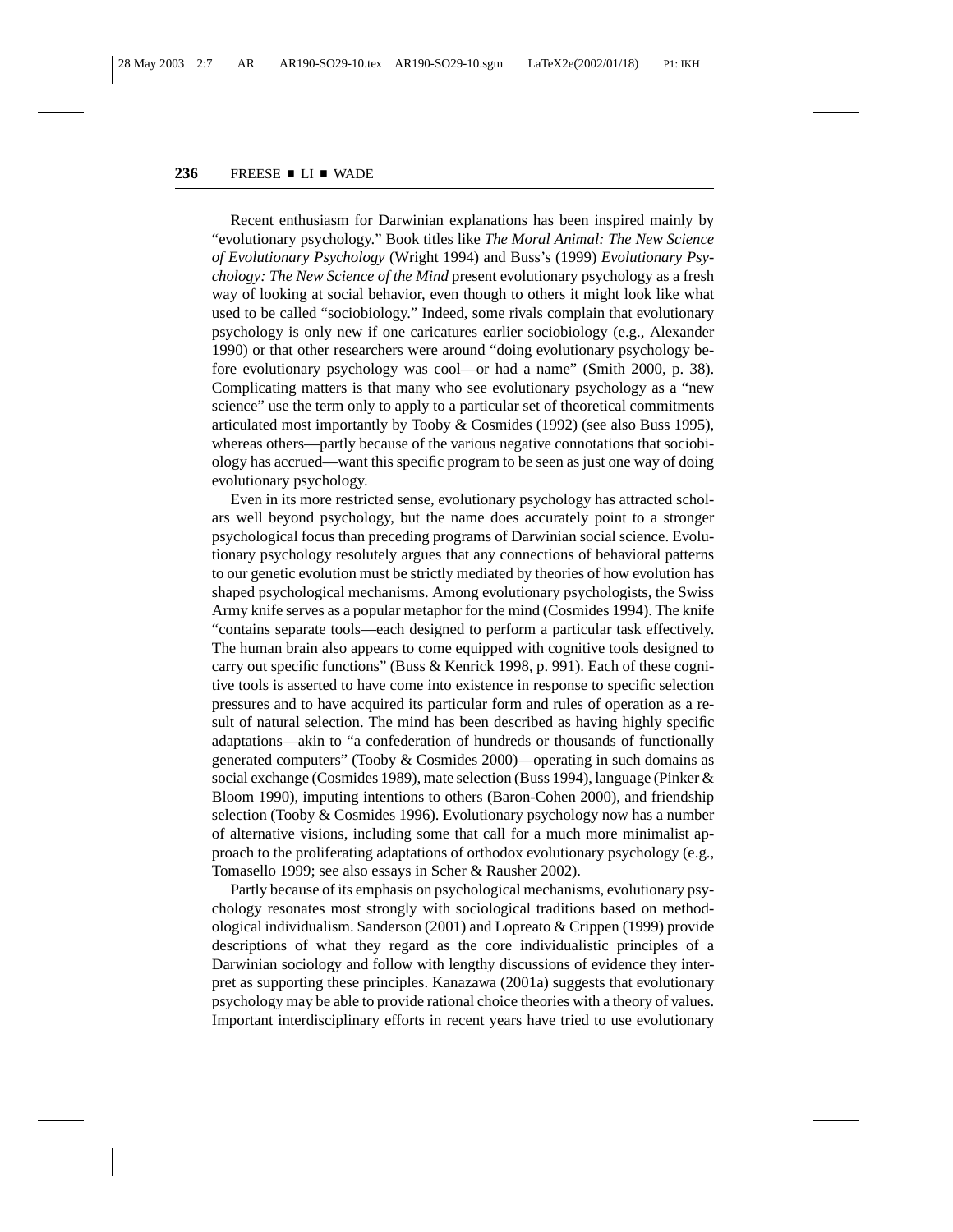perspectives to understand both the problem of unsecured commitments for rational choice theories (Nesse 2001) and the disposition of many actors not only to reciprocate but also to be willing to incur costs to punish nonreciprocators (Bowles & Gintis 2000, Henrich et al. 2001, Henrich & Boyd 2001). Meanwhile, others discuss how evolutionary thinking may illuminate why we systematically deviate from rationality in contemporary environments because our minds employ heuristics that were sufficient for "ecological rationality" in the environments of our ancestral past (Gigerenzer 2000).

Sociologists often think that an evolutionary perspective implies that human beings have been programmed to behave as if they are striving to maximize their inclusive fitness. Indeed, some early sociobiology did at least implicitly take this view, and current work in the most prominent alternative to evolutionary psychology in Darwinian social science, human behavioral ecology, often generates models based on a theoretical "gambit" that effectively presumes this (for reviews, see Barrett et al. 2002, Cronk 1991, Winterhalder & Smith 2000). Evolutionary psychology, however, asserts that our cognitive mechanisms evolved mainly during or before the Pleistocene (approximately 2 million to 10,000 years ago) and that modern environments have been too recent and variable to have had much effect on their design (Foley 1996, Wilson 1994). A favorite slogan is that humans are "stone agers in the fast lane" (Eaton et al. 1988). Because our cognitive mechanisms are adapted for life in past environments, they cannot be assumed to produce evolutionarily optimal behaviors in the radically different environments of contemporary developed societies, and some theories propose to explain social phenomena as consequences of this mismatch (e.g., Archer 1997 on pets, Buss 2000 on depression). Richerson & Boyd (1999), especially, offer an especially intriguing theory of the "work-arounds" that sustain effective forms of complex, contemporary social organization staffed by humans whose minds were originally adapted for the different conditions of our evolutionary past.

A noteworthy implication of evolutionary psychology's position that consequential psychological adaptation preceded the separation and worldwide migration of humans is that evolutionary psychology posits that our evolved psychological mechanisms do not qualitatively differ across races. In this way, evolutionary psychologists argue that they agree with the conventional social scientific position of the "psychic unity of humankind" (Tooby & Cosmides 1992). Recent evolutionbased work that has provoked charges of racism (Rushton 1995) and anti-Semitism (MacDonald 1998) are based on premises much different from standard renditions of evolutionary psychology and are considered marginal in the area.

Like sociobiology before it, evolutionary psychology is regularly accused of genetic determinism (Lewontin et al. 1984, Rose & Rose 2000). Evolutionary psychologists have strongly objected and can point to many places in programmatic statements in which the essential codetermining roles of genes and environment in constructing the human phenotype are noted (Kurzban 2002, pp. 99–101). That said, many evolutionary psychological theories posit that the relevant psychological mechanisms operate with similar consequences across the widely divergent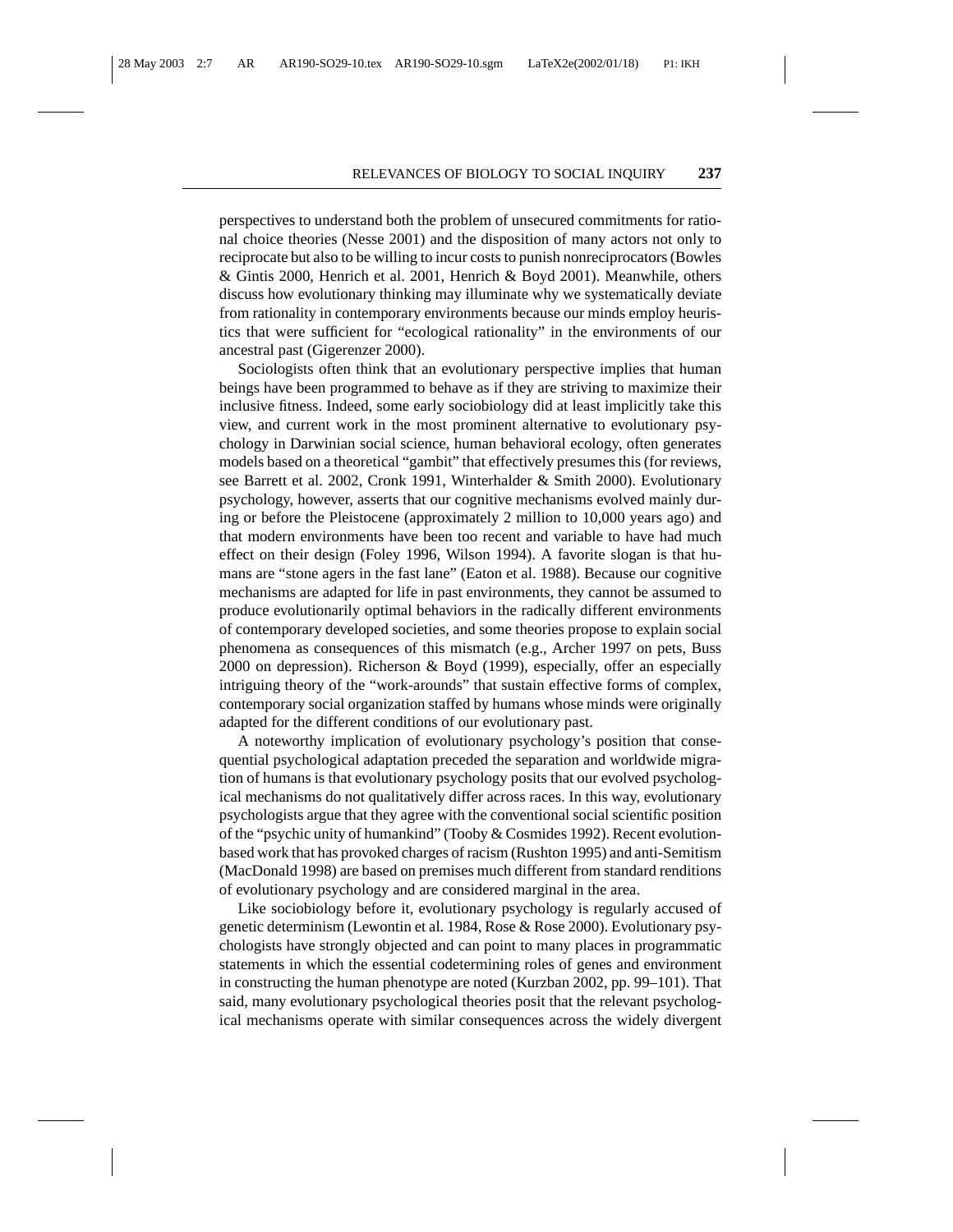environments provided by existing cultures, which is hard not to see as a practical determinism of some sort. For example, evolutionary psychological discussions of Buss's (1999) comparative study of 37 cultures emphasize the putative uniformity in mate preferences (but also see Eagly & Wood 1999). Evolutionary psychology can be chided for sometimes drawing premature conclusions about psychological universals. For example, many overviews of evolutionary psychology have confidently promoted the idea of a universal male preference for females with low (sometimes even specifically 0.7) waist-to-hip ratios [based on the research of Singh (1993, 1995)]. Subsequent work, however, has given reason to doubt claims about the universality and specificity of this preference (Freese & Meland 2002, Tassinary & Hansen 1998, Wetsman & Marlowe 1999, Yu & Shepard 1998).

Evolutionary psychologists certainly propose that psychological mechanisms can evolve to produce different outputs (e.g., behaviors) given different inputs from the environment. For example, contingent response would be part of any specifically evolved mechanism that yielded preferential treatment of biological children over unrelated children. Another example is the Trivers-Willard hypothesis, which proposes that, because reproductive variance is higher for males than females, higher-status parents will invest relatively more in their sons and lowerstatus parents will invest relatively more in their daughters (Trivers & Willard 1973). The applicability of this hypothesis to the contemporary United States has recently been the subject of recent sociological debate (Freese & Powell 1999, 2001; Kanazawa 2001b).

Some evolved mechanisms are proposed to be "set" by conditions of early childhood and have enduring effects on behavior thereafter. One theory proposes that cues of resource instability in early environments place girls on different "tracks" of sexual development, with unstable environments evoking a short-term strategy marked by earlier first intercourse, more partners, and shorter pair-bonds over the life course (Belsky et al. 1991). Also, Sulloway (1996) has proposed that children have an evolved tendency to develop personality traits, attitudes, and behavioral propensities that will maximize the resources they receive from their parents, and systematic differences in the maximizing strategies of firstborns and laterborns result in many different kinds of birth-order effects among adults (but see Freese et al. 1999). Theories of mechanisms that are sensitive to environmental conditions give evolutionary psychology a greater consonance with conventional social scientific thinking, and such theorizing also provides a means of accounting for individual differences as products of Darwinian evolution while maintaining a commitment to the psychological unity of humankind.

Even so, it might be more accurate to say that what evolutionary psychologists actually endorse is the psychic unity of "mankind" and "womankind"; for when one looks at what is actually published under the banner of evolutionary psychology, theories and studies of innate, evolved sex differences predominate. Nearly 70% of the pages in the substantive chapters of Buss's (1999) evolutionary psychology textbook contain at least some discussion or mention of a putatively innate behavioral difference between men and women. As just some examples,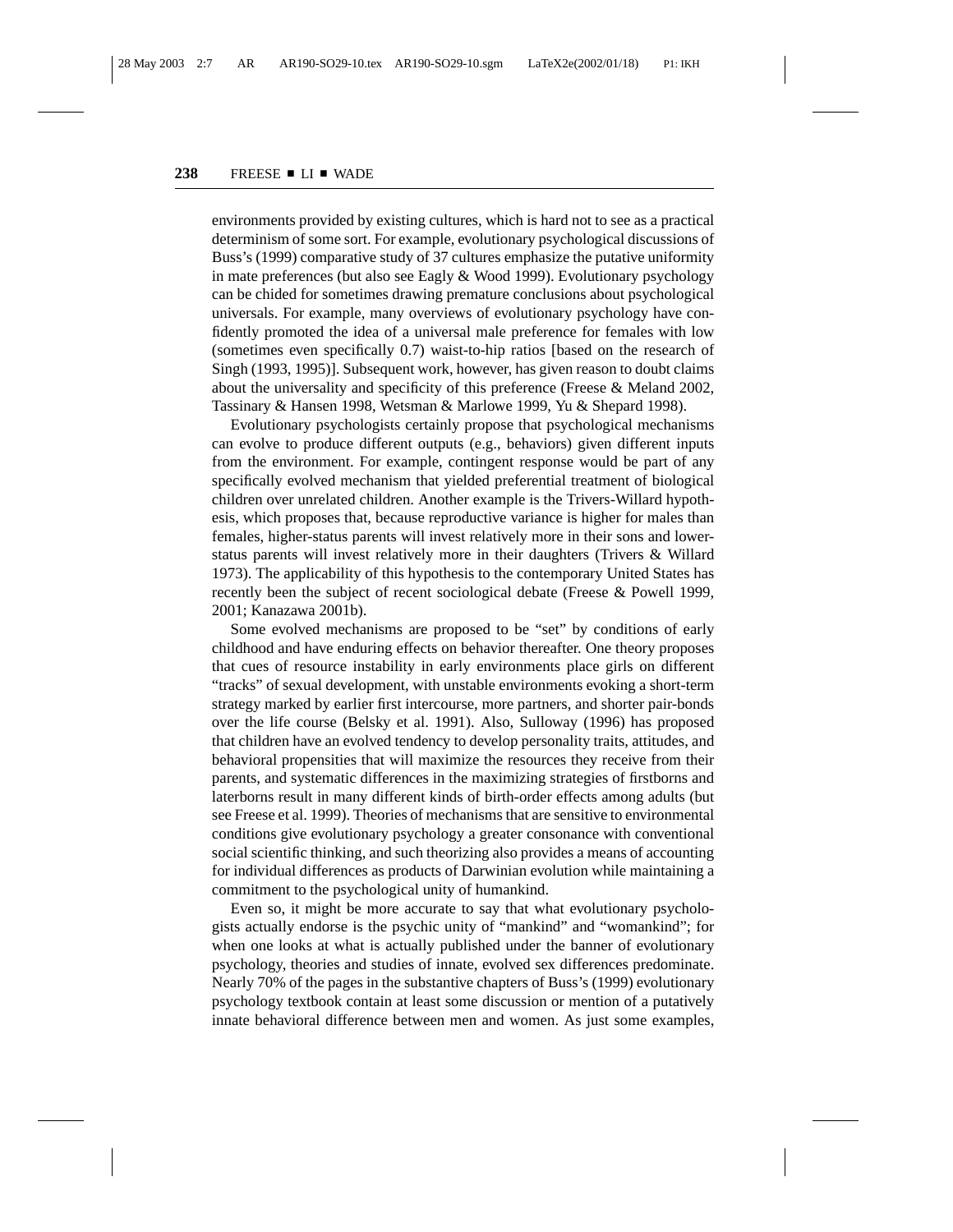studies have claimed support for Darwinian theories of intrinsic differences between the sexes in terms of jealousy (Buunk et al. 1996), performance on spatial reasoning and memory tasks (Silverman & Phillips 1998), parental investment (Biblarz & Raftery 1999), how television viewing affects satisfaction with friendships (Kanazawa 2002; but see Freese 2002), how occupation affects the risk of marital dissatisfaction and divorce (Kanazawa & Still 2000), aesthetic preferences sought in mates (Etcoff 1999, Symons 1995), contents of sexual and homicidal fantasies (Ellis & Symons 1990, Kenrick & Sheets 1993), task-related self-esteem (Hopcroft 2002), interpretations of workplace actions as sexual harassment (Studd & Gattiker 1991), strength of drive to attain high status and preferred method of status pursuit (Buss 1981, Browne 2002), risk-taking behavior (Johnson 1996), responses to panhandlers (Goldberg 1995), content of conversations (Dunbar et al. 1997), and predicted response to sexual assault (Thornhill & Palmer 2000).

Why the overwhelming attention to sex differences? For one thing, common statistical methods are much better at establishing differences than uniformities, and using experimental or questionnaire studies to test if a hypothesized mean difference exists between male and female participants is a relatively straightforward means to high publication fertility. However, theories of sex differences may actually be where the form of evolutionary psychology's reasoning most closely matches the classic positivistic ideal, in which a small number of premises deductively generate a large number of testable empirical implications. Roughly, because the absolute minimal investment required to bring a child into being is higher for women than men (compare gestation to ejaculation), females have more of their reproductive potential tied up in any one child. Combine this with the possibility of uncertain paternity for males, and females can be predicted to be the sex that invests more in offspring (Trivers 1972). The sex that invests more serves as the limiting resource for reproduction, which implies that mating competition should be keener for men and that the risks of bad mating decisions are greater for women.

Chains of reasoning that begin here provide the basis for most of the Darwinian explanations of sex differences in the aforementioned areas. Even so, deriving theoretical propositions about social life is rarely an uncontestable business, and feminist (and other) critics have provided a sustained critique of evolutionary psychology's theories of sex differences (e.g., Fausto-Sterling 2000, Rose & Rose 2000, Travis 2003). Many also charge that evolutionary psychology exaggerates the breadth, magnitude, and specificity of intrinsic psychological differences between the sexes (e.g., Eagly & Wood 1999). Although efforts have been made to foster dialogue between evolutionary psychologists and mainstream feminists (e.g., Gowaty 1997), just how much common ground can ultimately be achieved is an open question (Campbell 2002). The work of evolutionary psychology on gender is likely the most provocative and visible to sociologists, although the subject matter of the field stretches far beyond studies of sex differences. Two interesting issues to watch as the field develops are the extent to which studies of sex differences continue to dominate its empirical work and the extent to which the field continues or abandons the particular commitments to cognitive architecture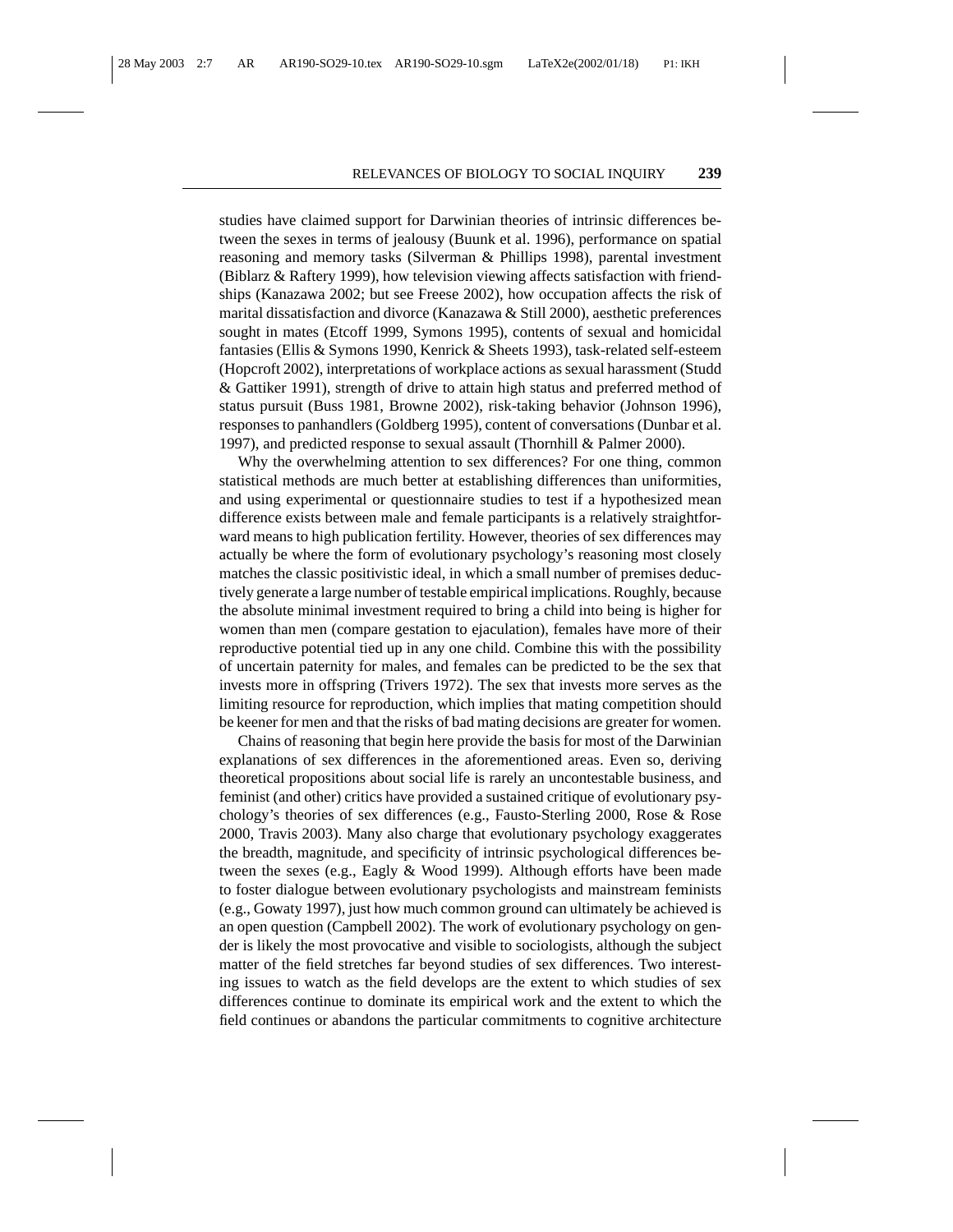that originally marked the launching of evolutionary psychology as distinct from sociobiology and other predecessors.

## **THE RELEVANCE OF GENETIC DIFFERENCES BETWEEN PERSONS**

Identical twins are more similar in many ways than are fraternal twins or nontwin siblings, who, in turn, are more similar than adopted individuals who are biologically unrelated but reared together. Such phenomena are commonly attributed to the varying extents to which these different types of pairs share genes. More generally, another way of asserting the relevance of "biology" for the study of social behavior is to propose that understanding the variation among individuals in traits and behaviors of interest requires reference to differences in genetic endowments. Note that when evolutionary psychologists consider behavioral variation, they often do so with the idea that the evolved genetic programs that all humans share respond differently to various environmental inputs. Behavioral genetics, meanwhile, pursues questions with implications for how genetic differences between persons can yield behavioral variation when environmental inputs are the same.

Discussions of behavioral genetics are often framed in terms of the question of how much variation in a trait is explained by "genes" versus "the environment." If one accepts certain assumptions, one can simply double the difference between correlation coefficients for identical and fraternal twins on a trait and obtain an estimate of that trait's heritability, the proportion of population variance in the trait that is attributable to genetic differences between individuals (Plomin et al. 2001). Adoption studies and other kinds of family designs, in combination with sophisticated statistical models, can also be used to estimate heritability. With such methods, behavioral geneticists have offered evidence of nontrivial heritability of many traits, including cognitive ability (Neisser et al. 1996), personality (Loehlin 1992), attitudes (Martin et al. 1986), schizophrenia (Gottesman 1991), sexual orientation (Pillard & Bailey 1998), fertility (Kohler et al. 1999), age at first sexual intercourse (Rodgers et al. 1999), years of schooling (Behrman & Taubman 1989), divorce (McGue & Lykken 1992), depressive symptoms (Kendler et al. 1994), vocational interests and satisfaction (Gottfredson 1999), delinquency (Rowe & Osgood 1984), addictive behaviors (Crabbe 2002), as well as numerous others (see Gilger 2000, p. 233; Plomin et al. 1994).

The meaning of such estimates of heritability is easily misinterpreted. First, heritability is often treated as some transcendent biological parameter, but it is instead specific to a population (or subpopulation) and may vary across times and environments (see Plomin et al. 2001). Second, heritability estimates may contradict common-sense ideas about inheritance. Traits that have evolved to be virtually universal features of the human species, such as being born with two eyes, have heritabilities of nearly zero because of the lack of population variation, even though the importance of genes in producing this regularity is not doubted (e.g., Ehrlich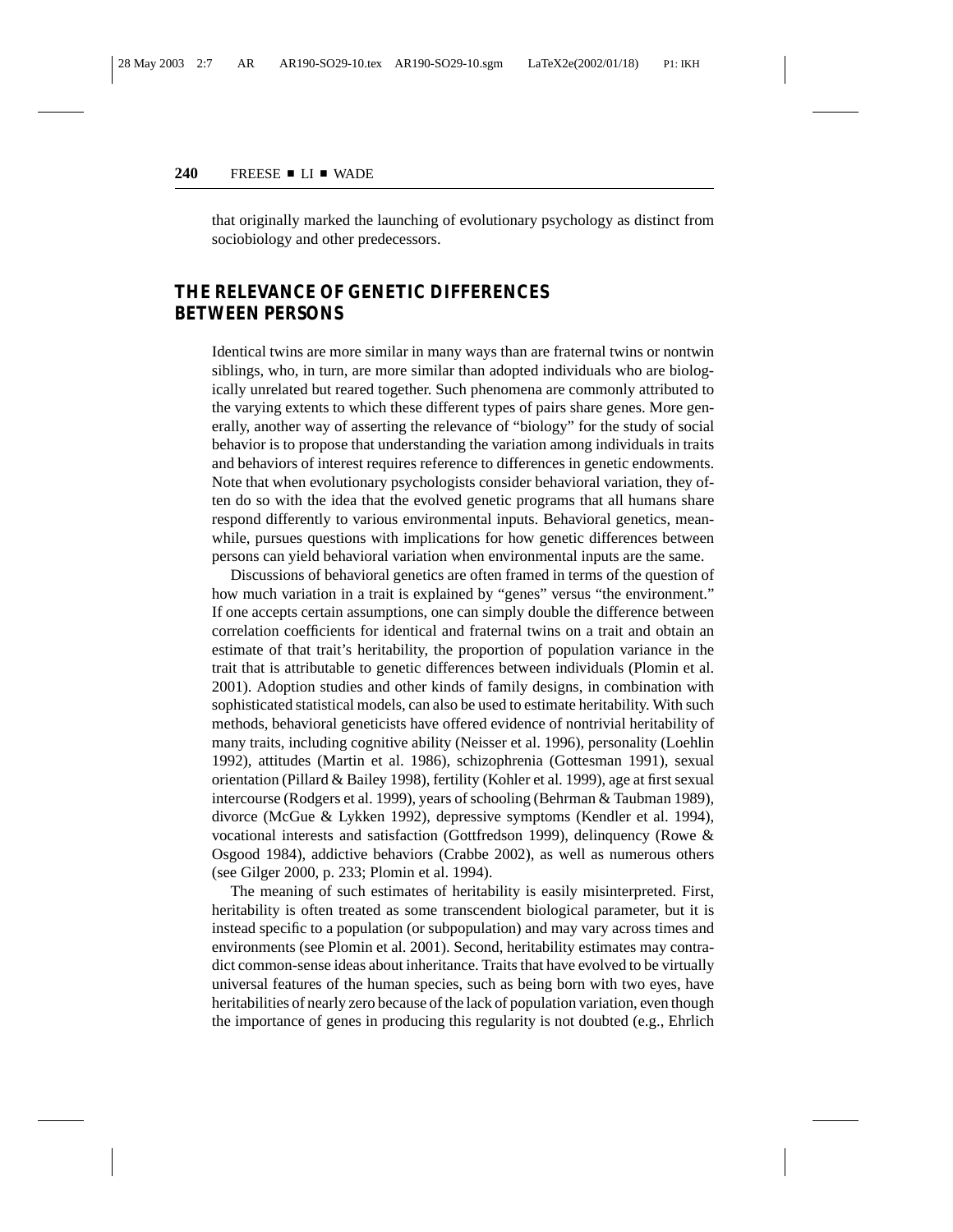2002). Third, high heritability does not imply resistance to environmental change (Goldberger 1979, Maccoby 2000), and so claims that the heritability of IQ implies anything about the possibilities of compensatory education are misleading. Guo & Stearns (2002) suggest their findings indicate that public policies can help children in disadvantaged environments realize their genetic potential for intellectual development. For that matter, one can point to height, cognitive test performance, and some psychopathologies as instances of traits that have undergone general population increases despite their having substantial heritabilities, presumably because of changing environments (Neisser 1998, Rutter & Smith 1995). Finally, heritability is a statistic concerning individual differences, not group differences, and so heritability can have explanatory power for understanding differences within groups but be irrelevant for understanding differences between them, as has been pointed out many times in debates about racial differences in IQ and other traits (Plomin et al. 2001, p. 89).

Even when correctly understood, the accuracy of heritability estimates is regularly contested. Debates often focus on the usual assumptions made in identifying parameters to estimate heritability: that genetic effects are additive, that different kinship relations in a model experience equally similar environments when reared together, that mating is effectively random with respect to the trait under consideration, and that there are no gene-environment interactions or correlations. For example, studies suggest that the assumption of equal environments—most often, that identical twins do not experience more similar environments than fraternal twins—is often violated, yielding inflated heritability estimates (for specific citations, see Rutter et al. 2001, p. 294; for one defense, see Hettema et al. 1995). Maccoby (2000, p. 11) speculates that violations of this assumption might explain why heritability estimates are usually higher in twin-based studies than adoptionbased studies.

Attempts to confront seriously these assumptions pose a daunting methodological problem, although some researchers have attempted to tackle it (e.g., Jencks et al. 1972; but see Taylor 1973). Although some quantitative geneticists, such as Falconer & Mackay (1996, p. 131), have advised that violations of assumptions normally do not seriously affect conclusions under experimental conditions, the solution by Jencks et al. (1972) yields a substantially lower estimate of heritability of IQ (45%) than what is commonly reported in the literature (approximately 75%). Such divergences suggest that heritability estimates from conventional statistical models in behavioral genetics might be more biased than is sometimes presumed. Meanwhile, studies of twins reared apart, which have received considerable media attention and academic admiration (e.g., Udry 1995, p. 1271), have also been strongly criticized for methodological problems that could greatly overstate heritability (Kamin & Goldberger 2002).

Behavioral geneticists have attempted to partition not only trait variation into genetic and environmental components, but also environmental variation into shared and nonshared components. Shared environmental components are presumed to make those who experience them (e.g., siblings) more similar, whereas nonshared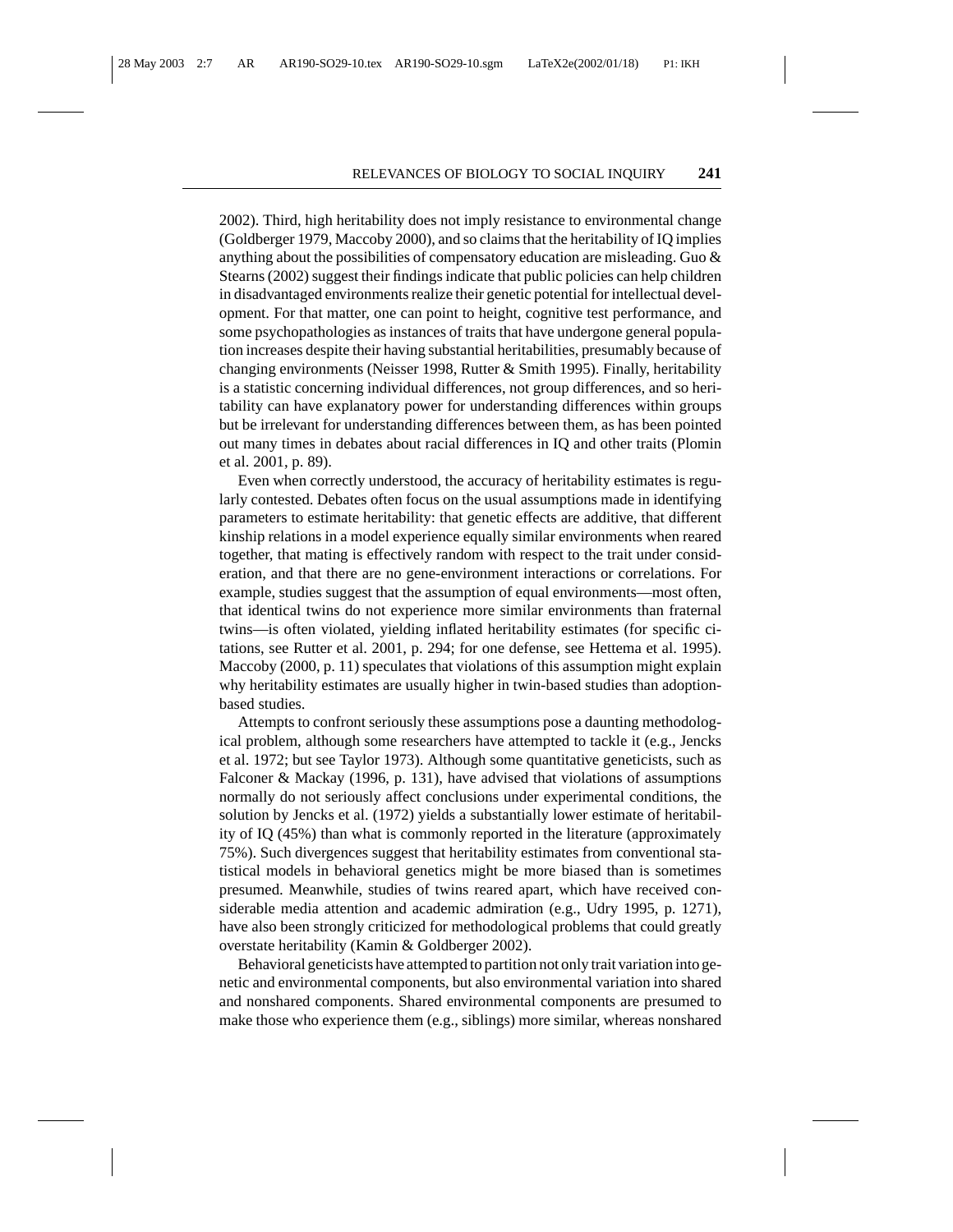environmental components make these same individuals more different (Rutter 2000, p. 377). Puzzled by the low correlations among biologically unrelated children reared together, Plomin & Daniels (1987) conclude in their review that nonshared environmental effects far outweigh shared environmental effects. This directly challenges sociological research on the effects of family background, as most of the variables encompassed by this phrase involve characteristics shared by siblings reared together. It has also led to some dramatic claims about the inconsequentiality of parental behavior or family conditions more generally for human development (Harris 1998, Rowe 1994). For example, Harris (1998, pp. 300–5) specifically attacks the work by McLanahan & Sandefur (1994) on the effects on children who are raised by a single parent. She argues that heredity explains half of the variance in inferior outcomes for these children and that the other half is attributable to nonshared environmental factors that have nothing to do with the absence of a parent per se. Others cogently dispute the conclusions by Plomin & Daniels (1987) about the relative importance of shared and nonshared environments (Rutter et al. 1999, 2001), and the more extreme claims about the virtual inconsequentiality of differences in parental treatment have been widely criticized (e.g., Cherlin 1999, Vandell 2000).

On a practical level, the concept of heritability has also been challenged for being uninformative for designing environmental interventions and policy decisions (e.g., Baumrind 1993, Feldman & Lewontin 1975, Goldberger 1979) and for taking attention away from efforts to understand the various kinds of interplay between genes and environments. Almost half a century ago, Anastasi (1958) urged researchers to move beyond the question of how much heredity and environment contribute to individual differences and instead to focus more on this interplay. Gene-environment interactions may explain different individual responses to similar environmental conditions (see Rutter  $\&$  Silberg 2002). For example, the diathesis-stressor model of psychopathology proposes that individuals possess genetic vulnerabilities that cause them to be more likely to develop psychopathological symptoms under stressful environmental conditions (see Gottesman 1991, Silberg et al. 1999).

Genetic differences may result in different responses to similar environments, but they can also be associated with selective exposure to different environments, which, in turn, affect traits (Kendler & Eaves 1986, Plomin & Bergeman 1991, Wachs 1992). Such gene-environment correlations are commonly divided into three types (Plomin et al. 1977). Suppose not only that intelligence is heritable, but also that more intelligent parents provide their children with environments more conducive to learning (e.g., by more strongly encouraging reading). This would be a passive gene-environment correlation in which parents' genes influence the child's environment. Suppose now that children who evince high intelligence early in school are given special opportunities (e.g., through tracking) that widen the gap between them and other students. To the extent that the children's early intelligence directly reflects genetic factors, this would be a reactive (or evocative) gene-environment correlation, as manifestations of a genetically influenced trait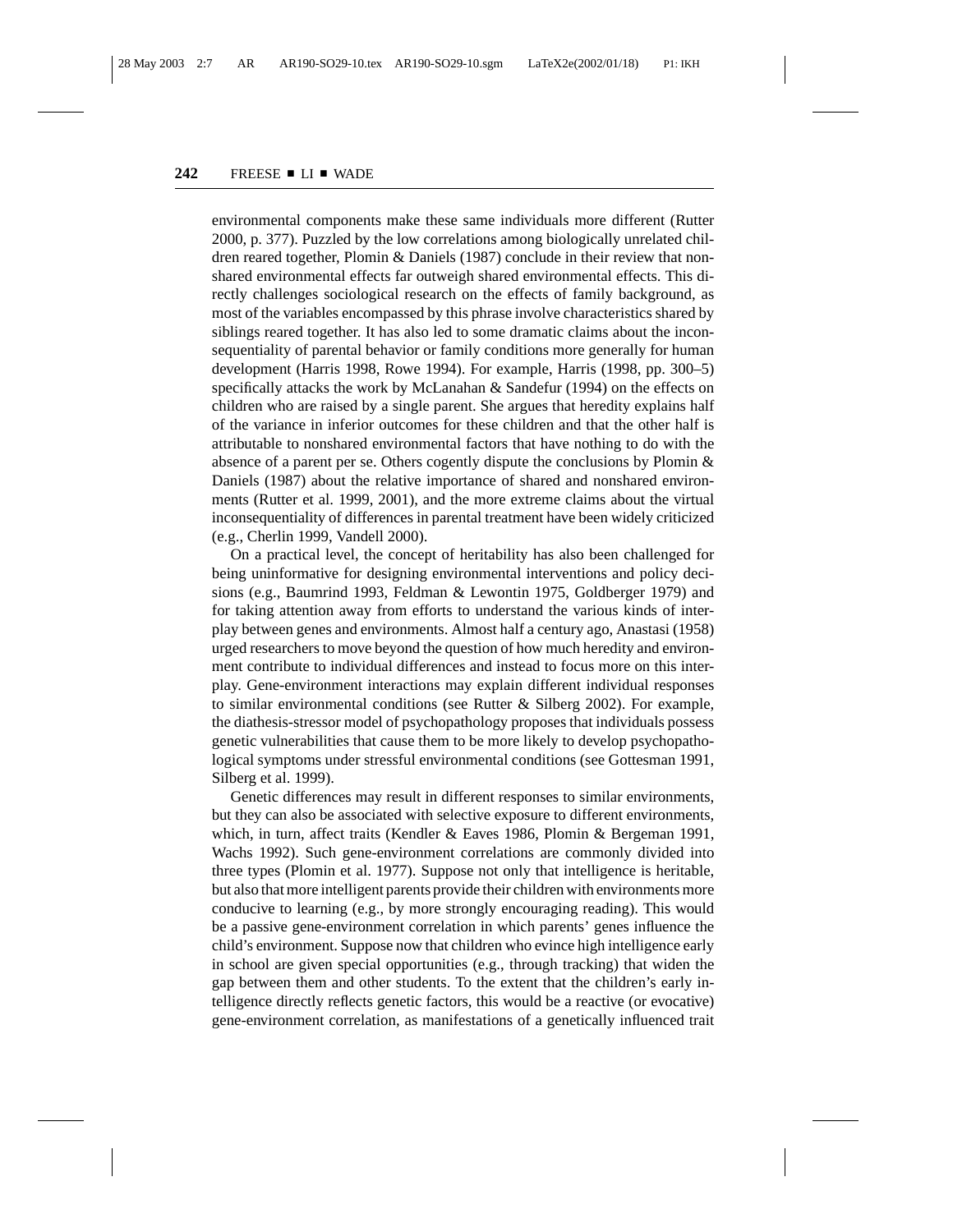evoke different environments that further affect the development of the trait. Finally, suppose further that more intelligent children seek out more intellectually challenging activities and place greater value on high intelligence in friends. If this contributes to further differentiation in intellectual development, this would be an example of an active gene-environment correlation. One hypothesis is that, over the life course, the influence of passive gene-environment correlations gradually diminishes, whereas that of active correlations increases and that of reactive correlations remains fairly constant (Scarr & McCartney 1983). Jencks (1992, p. 107) has suggested that, because of gene-environment correlations, heritability measures should be regarded as "a lower bound on the explanatory power of the environment, not an upper bound."

Those critical of the concept of heritability can cite the potential biases introduced by gene-environment correlations and interactions, but these same correlations and interactions can compromise estimates for conventional sociological models of individual outcomes that typically fail to consider the possible effects of genetic influences. If genes associated with an outcome are likewise correlated with environmental variables in the model, then estimated "effects" of the environmental variable could be entirely spurious artifacts of selection. The basic issues of selection are familiar to sociological methodology (see, e.g., Berk 1983); behavioral genetics merely calls attention to genes as a potentially dramatic source of selection biases. Caspi et al. (2000, p. 338) examined the effect of neighborhood deprivation on children's mental health using a British twin sample:

If parents' problem behaviors are passed genetically to their children, and if parents' problem behaviors interfere with their capacity to earn sufficiently to secure housing in a desirable neighborhood, this would create a correlation between neighborhood conditions and children's behavior in the absence of any causal influence from neighborhoods.

The genetically informative design by Caspi et al. (2000) suggests that neighborhood deprivation has a genuine but only modest effect on children's problem behaviors. Consonant with other studies that employ similar designs, their work strongly suggests the importance of controlling for genetic endowments when pursuing unbiased estimates of environment effects. Unfortunately, this specific study by Caspi et al. does not indicate how divergent the estimates of environmental effects would have been in the absence of the genetic controls.

The methodological problem posed by consequential genetic differences is one of unobserved heterogeneity among observations. Unlike sociologists' tendency to rely on econometric methods to attempt to address unobserved heterogeneity statistically, behavioral geneticists have emphasized developing solutions through the designs of their sampling and data collection, which would seem a more desirable strategy even though it requires greater resources (Freedman 1991). Indeed, whereas sociologists may associate behavioral genetics with depictions that seem to celebrate the putatively massive and ubiquitous influence of genetic endowments while downplaying environmental influences (as in, e.g., Hamer & Copeland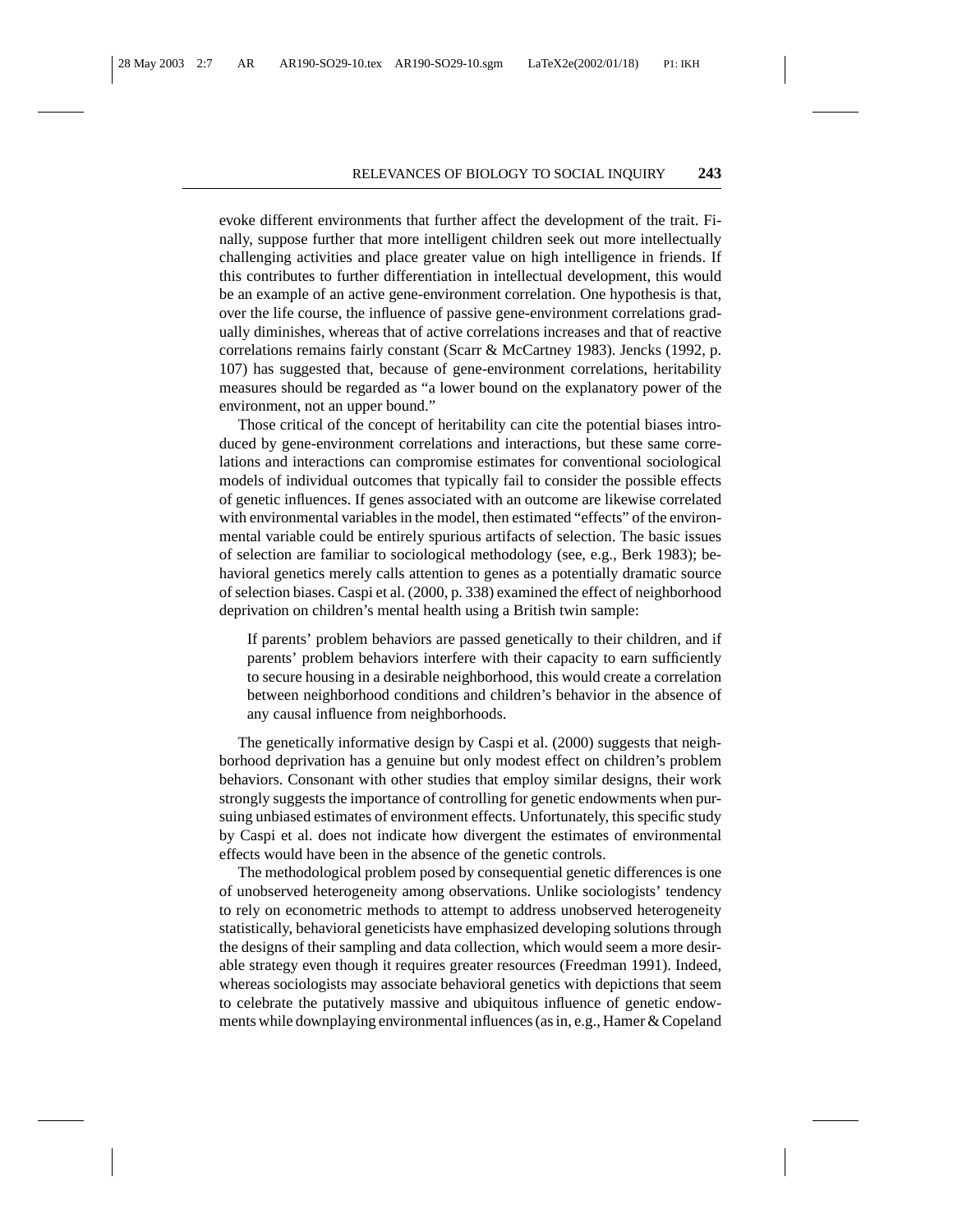1998), behavioral geneticists have worked hard to develop designs for attempting to understand more precisely the role of specific environmental conditions in determining specific traits (see Rutter et al. 2001 for an excellent review, as well as essays in Finch et al. 2001).

In addition, behavioral genetics is becoming increasingly linked to molecular genetics. Some studies have identified particular genes linked to certain behavioral traits, and then using quantitative genetic models, researchers have estimated the corresponding effects at the population level (e.g., Lesch et al. 1996). Investigators have also started to incorporate measures of particular genes into studies to examine how they interact with specific environmental factors (e.g., Caspi et al. 2002). Increasingly sophisticated research designs and the possibilities afforded by genotypic measures likely mean that behavioral genetics will be an even more formidable enterprise in the study of human development in the years to come.

#### **THE RELEVANCE OF PROXIMATE BIOLOGICAL VARIABLES**

Both Darwinian behavioral science and behavioral genetics are more diverse undertakings than is commonly credited, and yet what we wish to combine together in this last section is far more varied still. If one accepts that human beings are material entities all the way through, then all our thoughts and actions are embodied, imply thoroughly physical processes, and are "biological" activities in the sense of being part of our ongoing constitution as organisms. Even so, the various idioms with which social scientists typically consider behavior rarely require explicit reference to the materiality of human actors; that is, humans can be disembodied abstractions in the language of theory, even if unrelentingly embodied in actual practice. Proximate physiological mechanisms and processes are thus effectively treated as a black box in much social scientific thinking, but another way of asserting the relevance of "biology" is to assert the necessity or value of opening this black box and extracting information about the physical workings of our bodies and minds.

Various kinds of biomeasurement continue to become more sophisticated and offer insight into a deeper array of internal processes. Thinking about the sociological use of such measurements has long centered on behavioral endocrinology, and, of the many hormones in our body, testosterone has stimulated the most interest among sociologists. We can use testosterone as a running exemplar to think about some of the various ways that proximate bioindicators can enter into social scientific discourse. Testosterone has been the subject of longstanding interest, which, given its fundamental role in biological sex differentiation, is perhaps not surprising. Moreover, because testosterone is commonly posited to behaviorally differentiate members of the same sex in ways similar to whatever differences it creates between the sexes, proposals about innate sex differences in behavior can be easily reposed as hypotheses about possible within-sex differences. In other words, testosterone might be an exogenous variable that explains why some men (and women) are more masculine than others.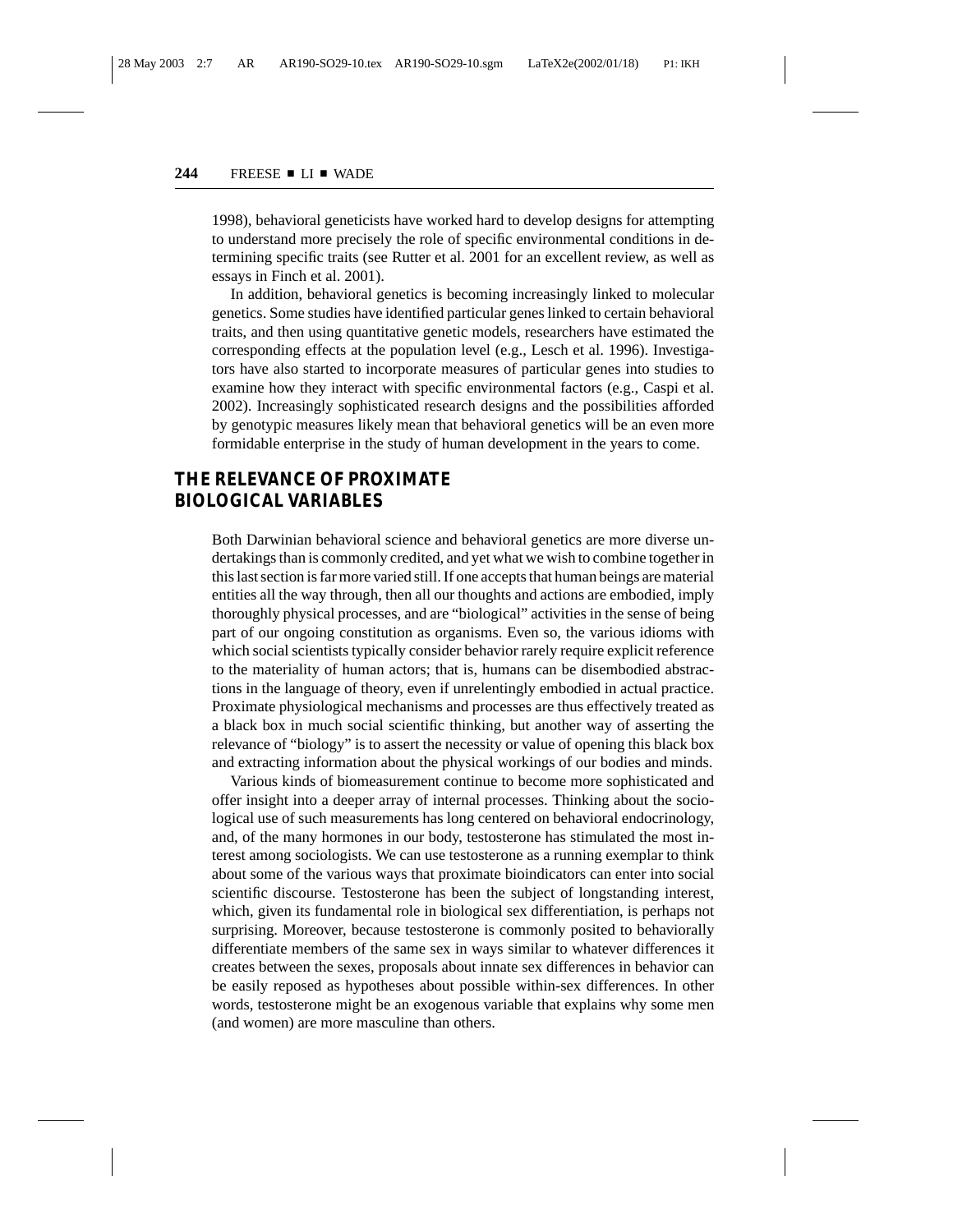Using measurements from either saliva or blood, researchers have reported that high testosterone levels are associated with risk-taking (Booth et al. 1999) and dominance (Schaal et al. 1996), as well as aggressiveness and tendencies toward violence (Harris et al. 1996, Sanchez et al. 2000; but see Archer et al. 1998). Higher baseline testosterone is linked to both juvenile delinquency (Booth et al. 2000; but see Drigotas & Udry 1993) and adult criminal behaviors (Dabbs & Hargrove 1997). Likewise, higher testosterone has been linked in males to a syndrome of "antifamily" outcomes: lower likelihoods of marriage; lower marital satisfaction; fewer numbers of children and worse relationships with children; and higher rates of adultery, partner abuse, and divorce (Booth & Dabbs 1993, Gray et al. 2002, Julian & McKenry 1989, Mazur & Michalek 1998).

At the same time, interpreting correlations involving testosterone is complicated by its "trait" and "state" duality: Some individuals appear more disposed to higher testosterone levels than others of the same sex, yet testosterone levels also fluctuate within an individual. Such systematic variations within individuals allow testosterone to be posited as a mechanism implicated in regularities of behavior over the life course. For instance, that testosterone declines with age has been proposed as a central cause of the age-related decline in criminal behavior (Dabbs & Hargrove 1997). In addition, this decline, along with the seemingly independent decline in testosterone associated with marriage, has been speculated to be "crucial to successfully enacting the caring spousal and parent roles" (Booth et al. 2000, p. 1029; Gray et al. 2002).

Testosterone fluctuates in response to social stimuli in ways that allow the construction of theories of reciprocal causation where social circumstances affect testosterone, testosterone changes affect behavior, and behavior affects subsequent social circumstances (Kemper 1990, Mazur & Booth 1999). A most cogent example is presented in the finding that status competitions affect testosterone in males: Testosterone increases prior to various kinds of competitive matches (Booth et al. 1989, 1999) or in response to symbolic challenges like insults (Nisbett & Cohen 1996). Testosterone often remains high in winners and drops in losers. Demonstrating the human capacity for identification with others, similar vicarious effects of winning and losing have been observed among fans watching sporting events (Bernhardt et al. 1998). Kemper (1990) even suggests that the testosterone surges that men experience from their identification with sports teams may help keep them content with subordinate positions in the social hierarchy. In addition, the effects and responsiveness of testosterone levels bears striking resemblance to quasipsychophysiological concepts central to some sociological theories [see, e.g., Collins's (1998) discussions of "emotional energy"]. In its responsiveness, testosterone is like other bioindicators in that it can be viewed as part of the material means by which experiences of social life come to shape later behavioral dispositions and life outcomes.

The influence of testosterone on behavior can be seen as mediated in various ways by social conditions that attenuate or accentuate its causal potency. For example, religiosity may temper a tendency for boys with higher testosterone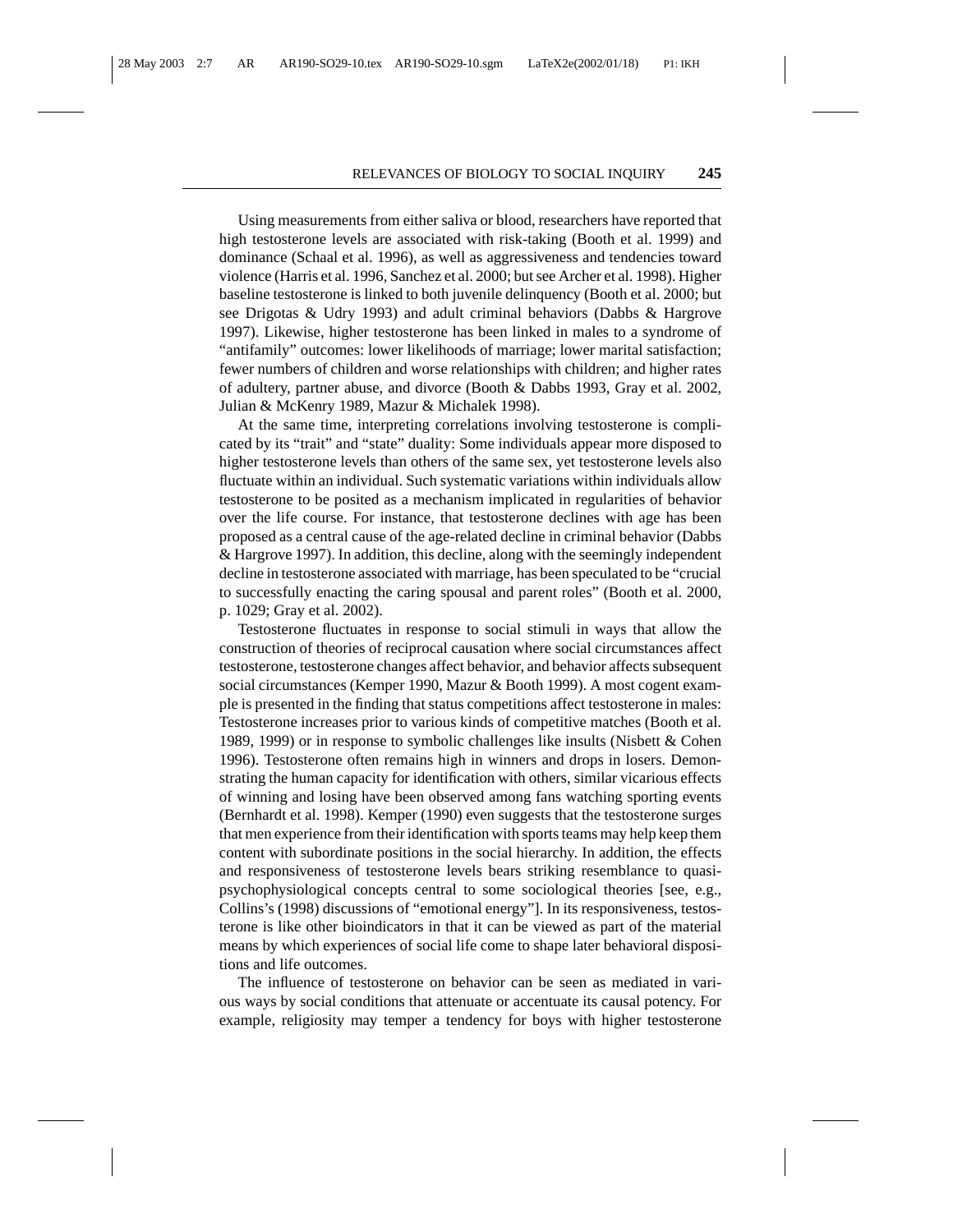levels to engage in greater levels of sexual activity and to have more sexually permissive attitudes (Halpern et al. 1994). Various social controls may keep testosterone levels from evincing the same effects on sexual interest and activity among white girls as it does on white boys (Udry & Billy 1987). Likewise, research suggests the relationship between testosterone and antisocial behavior may be weakest among those with high socioeconomic status (Dabbs & Morris 1990, Dabbs et al. 1990).

Yet just as social conditions can be seen as affecting testosterone's ultimate causal potency, so too can testosterone—through its prenatal influence on the organization of the brain—be seen as affecting the ultimate potential of social influence on individual development. Udry (2000) found that prenatal levels of the testosterone-binding hormone SHBG were associated not just with the "femininity" of women aged 27–30, but also with the relative success of maternal socialization efforts toward femininity in these women. For women with high prenatal SHBG, maternal encouragement of femininity appeared ineffective, whereas for women with low prenatal SHBG, maternal encouragement of femininity was solidly associated with adult femininity. Udry (2000, p. 452) concluded that high prenatal SHBG results in an "immunizing" of the brain against feminine socialization (but see, e.g., Miller & Costello 2001).

The preceding paragraphs suggest only some of the ways testosterone measurement can be cast as relevant to understanding social affairs. Of course, as we already noted, testosterone is by no means the only hormone to provoke social scientific interest. For example, a longer review could similarly trace the relationship among women between low estrogen and outcomes such as poor psychological well-being and diminished performance on verbal and memory tasks (Halbreich & Kahn 2001, Morrison & Tweedy 2000, Senanarong et al. 2002, Wolf & Kirschbaum 2002). Dementia in both women and men has also been related to low estrogen (Green & Simpkins 2000, Morrison & Tweedy 2000, Senanarong et al. 2002). Meanwhile, elevated levels of cortisol (sometimes called the stress hormone) have been suggested as central to some pathways through which race and socioeconomic status are related to adverse health outcomes (Epel et al. 1998, Seeman & McEwen 1996).

More importantly, we want to emphasize that potentially interesting measures of proximate biology extend well beyond hormones. Neurotransmitters are an obvious example: Low levels of serotonin are related to depression, difficulty with affect regulation, violence, and suicide (Funder 2001, Holden 1992, Kruesi & Jacobsen 1997, Moffitt et al. 1997, Robinson & Starkstein 1989). As a less wellknown example, low resting heart rate appears to be related to violent behavior, whether in terms of self-reports, teacher reports, or convictions. This relationship is believed perhaps to reflect relationships among resting heart rate, fearlessness, and subsequent propensities for risk-taking behavior (Farrington 1997). As with testosterone, the effects of both serotonin and low resting heart rates interact with external social conditions in ways that seem to exacerbate consequences for individuals of low socioeconomic status and so invite biosocial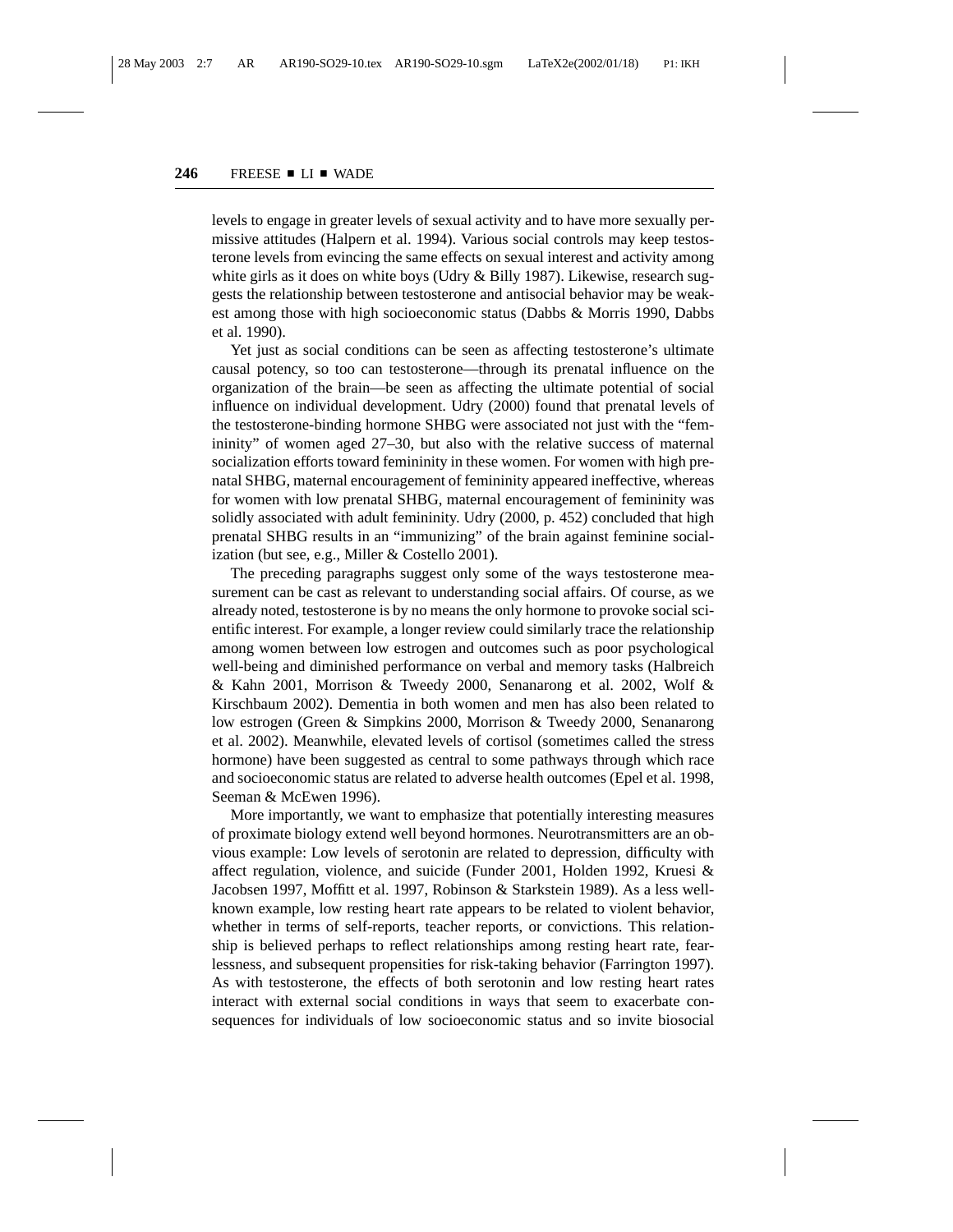explanatory models (Farrington 1997, Rothenberg & Heinz 1998). Biosocial models can also posit that environmental conditions alter biology in ways that then have enduring effects for individual life outcomes. For example, interest continues in how the differential exposure of lower socioeconomic status individuals to environmental toxins like lead may explain part of the association between social standing and either negative health outcomes or socially undesirable behaviors (Masters 2001). Low birth weight is associated with various negative outcomes, including lower educational attainment, and thus might serve as another example. However, Conley & Bennett  $(2000)$  show that estimates of the effect of environmental conditions on the probability of giving birth to a lowbirth-weight child are reduced dramatically when the birth weight of parents is controlled.

Indeed, we expect that in the coming years the most excitement will not surround salivary swabs and hormone measurement at all, but instead will center on the unprecedented opportunities that functional magnetic resonance imaging (fMRI) and related techniques offer for examining what is happening in the brain as persons experience and respond to stimuli. In 1994, Nielsen (p. 290) described the sociology of emotions as "ripe for an evolutionary takeover," but although there certainly has been interesting work on emotions from a strictly evolutionary perspective (e.g., Frank 1988), more interesting observations have come from neurology or efforts to ground evolutionary theorizing in knowledge from neurology (for efforts by sociologists, see Franks & Smith 1999, Hammond 2003, Turner 2000; for particularly influential general-audience treatments of neurology and emotion, see Damasio 1994, LeDoux 1996). To date, sociologists have had little connection with those conducting fMRI studies, although a collaborative effort is currently underway using one of the most prominent samples for longitudinal research in sociology—the Wisconsin Longitudinal Study—to examine the connection between different kinds of self-reports of psychological well-being and various fMRI measurements. Along these lines, we expect much interest in the years ahead in the relationship between neurological measurements and the questionnaire self-reports that social scientists have long relied on to measure variously conceptualized internal states and traits.

In addition, we expect neuroscience to contribute to breaking down the implicit dualism that guides commonplace thinking, leading to greater recognition that "there is no mind separate from and independent of the body" (Lakoff & Johnson 1999). Perhaps soon, findings like that even a relatively short (8-week) practice of meditation can result in observable differences in brain activity (Davidson et al. 2003) will be no more surprising than learning that an 8-week regimen of disciplined exercise can result in observable differences in an individual's physique. This research may link behavioral genetics to the sociology of emotions by providing details about how genetic differences may be implicated in differences in emotional responses to similar stimuli, as when fMRI measurements reveal an association between the response of the amygdala to a fear-inducing stimulus and genetic variation at a particular locus (Hariri et al. 2002). Neuroscience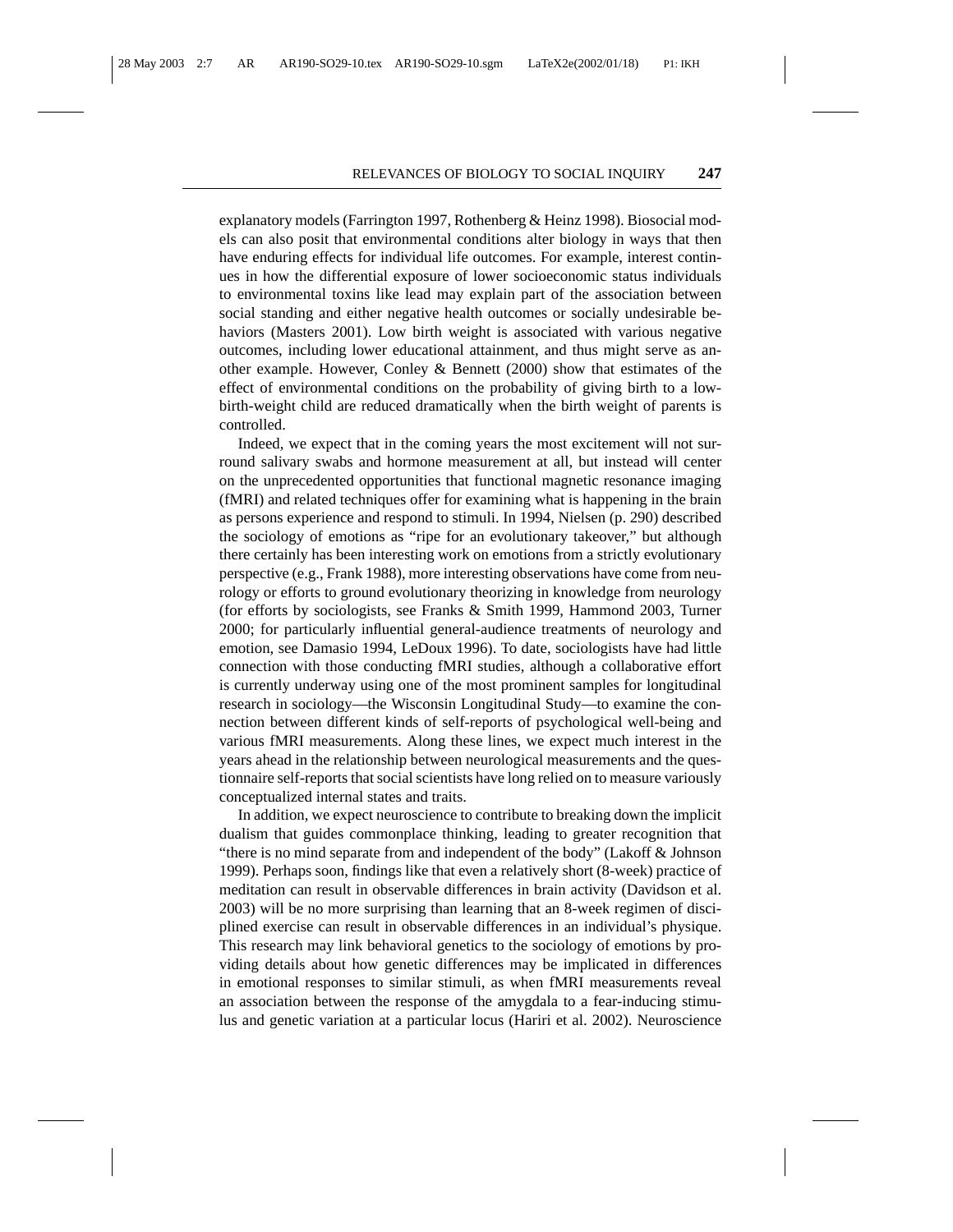might also contribute to understanding areas where the interests of sociologists and evolutionary psychologists overlap, as in the study of sex differences in emotions (Canli et al. 2002) or the propensity of humans to cooperate with others (Rilling et al. 2002). More generally, however, we anticipate that the lessons from cognitive and affective neuroscience about the particulars of the brain—its operation, structure, and especially its plasticity—will help behavioral scientists understand more precisely how individuals are influenced by the immediate and past social contexts in which they participate.

#### **CONCLUSION**

Not only have the above sections provided just the barest sketches of their respective areas, but we have also hardly exhausted the kinds of studies of "biology" available to sociologists. We have not considered the effects of biology "from the outside in" (Piliavin & LePore 1994): how observable differences between our bodies affect our treatment by a social world that assigns meanings to them (e.g., Persico et al. 2001 on height; Snyder et al. 1977 on physical attractiveness). We have not considered studies of cleavages in public beliefs about how biology is implicated in the determination of various outcomes (e.g., Schnittker et al. 2000). We have given no attention to work that wrestles with the social implications of our rapidly advancing biological knowledge (e.g., Evans 2002, Rothman 1998). For that matter, we do not discuss work that contemplates the social implications of the biological changes afoot in our society, such as the consequences of our lengthening life expectancy (e.g., Matras 1990, National Research Council 2001).

What is plain from all we have and have not talked about, however, is that the biological sciences are moving quickly and there exists a panoply of different kinds of inquiries that sociologists can pursue. Daunting perhaps are the depths of the extradisciplinary literatures or collaborations into which one must wade to pursue some kinds of inquiries. Even worse, part of what may have discouraged greater sociological participation in some of these areas is that work is often cast in languages that make the potential offerings to and by sociologists less than apparent, except as something for the discipline to persistently oppose. However, the relative absence of sociologists at the table may be precisely why some of the language is as it is, or at least why more congenial alternative idioms remain to be formulated. Although much sociology can and will proceed without any reference to the specific materiality of human actors, the discipline should not opt itself out of participating in or with intellectual enterprises that will likely continue to excite enormous attention from the public, other social sciences, and major funding agencies. As science continues to reveal more about the biology of behavior—in all of its various senses—sociology should seek and support ways of understanding the interrelationship of biological and social influences that will allow our discipline to gain strength from these new developments rather than be diminished by them.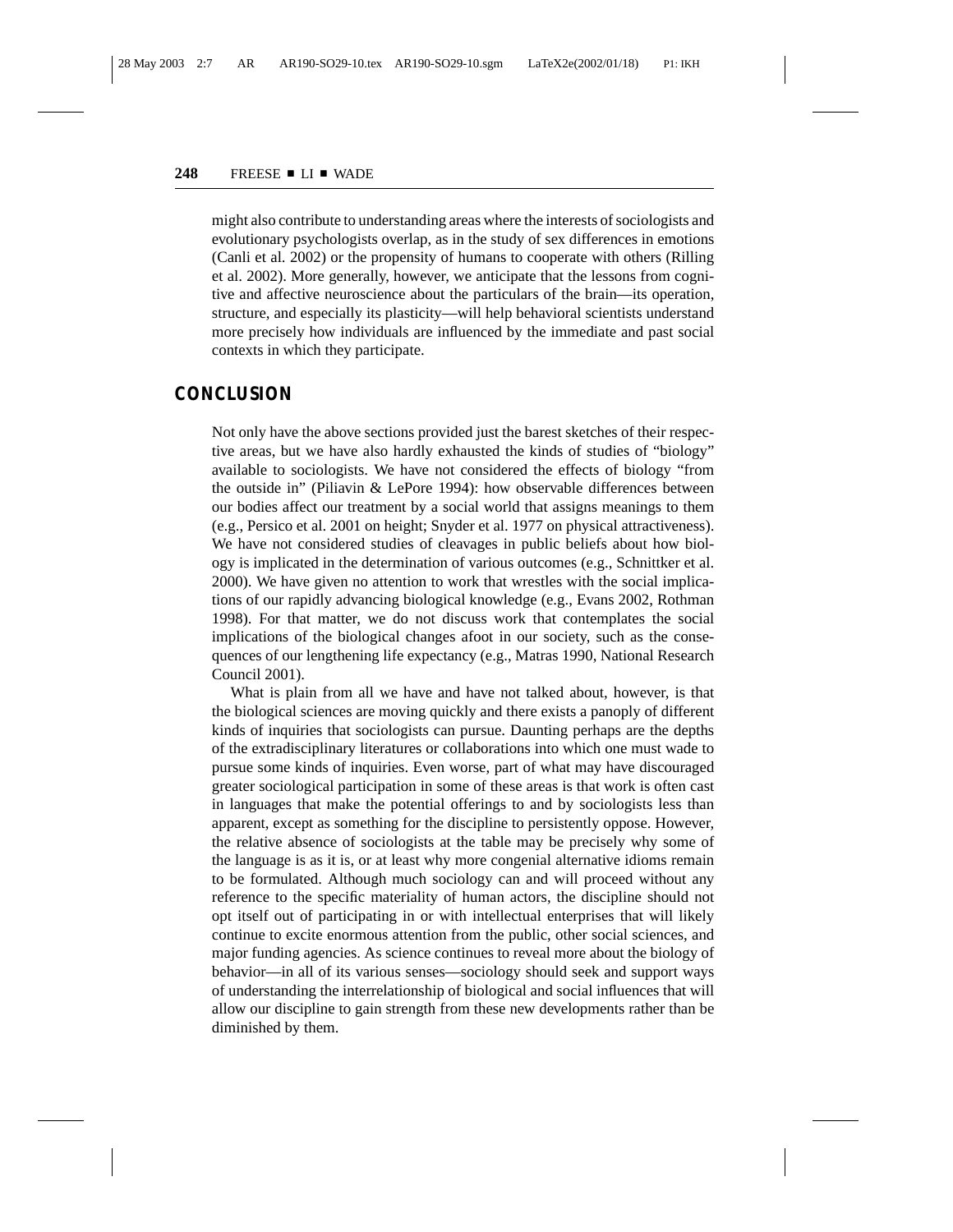#### **The** *Annual Review of Sociology* **is online at http://soc.annualreviews.org**

#### **LITERATURE CITED**

- Alcock J. 2001. *The Triumph of Sociobiology*. Oxford: Oxford Univ. Press
- Alexander RD. 1990. Epigenetic rules and Darwinian algorithms: the adaptive study of learning and development. *Ethol. Sociobiol.* 11:241–303
- Anastasi A. 1958. Heredity, environment, and the question "how?" *Psychol. Rev.* 65:197– 208
- Archer J. 1997. Why do people love their pets? *Evol. Hum. Behav.* 18:237–59
- Archer J, Birring SS, Wu FCW. 1998. The association between testosterone and aggression in young men: empirical findings and a meta-analysis. *Aggress. Behav.* 24:411–20
- Baron-Cohen S. 2000. The cognitive neuroscience of autism: evolutionary approaches. In *The New Cognitive Neurosciences*, ed. M Gazzaniga, pp. 1249–58. Cambridge, MA: MIT Press
- Barrett L, Dunbar R, Lycett J. 2002. *Human Evolutionary Psychology*. Princeton, NJ: Princeton Univ. Press
- Baumrind D. 1993. The average expectable environment is not good enough: a response to Scarr. *Child Dev.* 64:1299–317
- Behrman JR, Taubman P. 1989. Is schooling "mostly in the genes"? Nature-nurture decomposition using data on relatives. *J. Polit. Econ.* 97:1425–46
- Belsky J, Steinberg L, Draper P. 1991. Childhood experience, interpersonal development, and reproductive strategy: an evolutionary theory of socialization. *Child Dev.* 62:647– 70
- Berk RA. 1983. An introduction to sample selection bias in sociological data. *Am. Sociol. Rev.* 48:386–98
- Bernhardt PC, Dabbs JM Jr, Fielden JA, Lutter CD. 1998. Testosterone changes during vicarious experiences of winning and losing among fans at sporting events. *Physiol. Behav.* 65:59–62
- Biblarz TJ, Raftery AE. 1999. Family structure,

educational attainment, and socioeconomic success: rethinking the "pathology of matriarchy." *Am. J. Sociol.* 105:321–65

- Booth A, Carver K, Granger DA. 2000. Biosocial perspectives on the family. *J. Marriage Fam.* 62:1018–34
- Booth A, Dabbs JM. 1993. Testosterone and men's marriages. *Soc. Forces* 72:463–77
- Booth A, Johnson DR, Granger DA. 1999. Testosterone and men's depression: the role of social behavior. *J. Health Soc. Behav.*  $40.130 - 40$
- Booth A, Shelley G, Mazur A, Tharp G, Kittok R. 1989. Testosterone, and winning and losing in human competition. *Horm. Behav.* 23:556–71
- Bourdieu P, Wacquant L. 1992. *An Invitation to Reflexive Sociology.* Chicago: Univ. Chicago Press
- Bowles S, Gintis H. 2000. *The evolution of strong reciprocity.* Work. Pap. Santa Fe Inst.
- Browne KR. 2002. *Biology at Work: Rethinking Sexual Equality.* New Brunswick, NJ: Rutgers Univ. Press
- Buss DM. 1981. Sex differences in the evaluation and performance of dominant acts. *J. Personal. Soc. Psychol.* 40:147–54
- Buss DM. 1994. *The Evolution of Desire: Strategies of Human Mating.* New York: Basic Books
- Buss DM. 1995. Evolutionary psychology: a new paradigm for psychological science. *Psychol. Inq.* 6:1–30
- Buss DM. 1999. *Evolutionary Psychology: The New Science of the Mind.* Needham Heights, MA: Allyn Bacon
- Buss DM. 2000. The evolution of happiness. *Am. Psychol.* 55:15–23
- Buss DM, Kenrick DT. 1998. Evolutionary social psychology. In *Handbook of Social Psychology*, ed. DT Gilbert, ST Fiske, G Lindzey, 2:982–1026. Boston: McGraw-Hill. 4th ed.
- Buunk BP, Angleitner A, Oubaid V, Buss DM.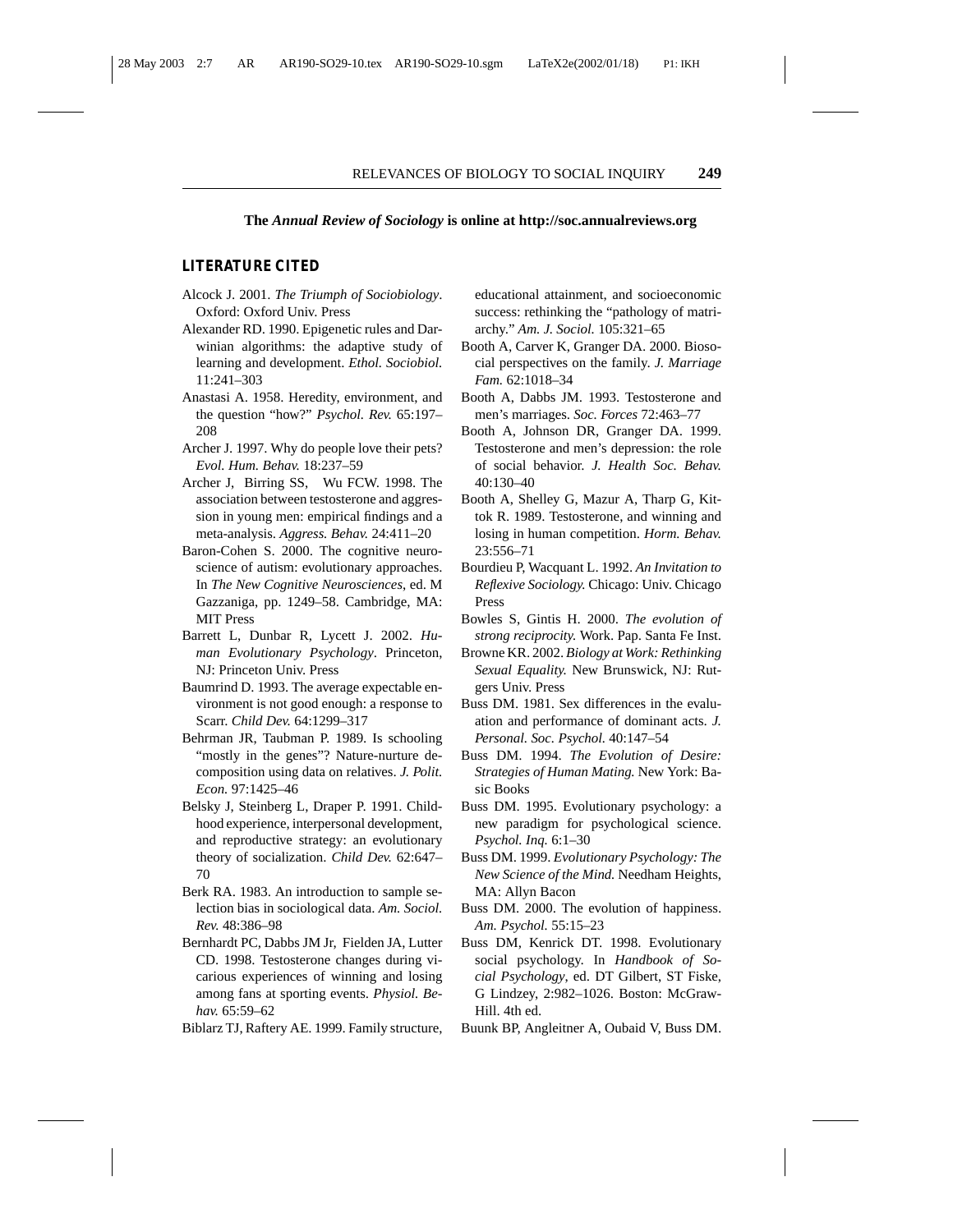1996. Sex differences in jealousy in evolutionary and cultural perspective: tests from the Netherlands, Germany, and the United States. *Psychol. Sci.* 7:359–63

- Campbell A. 2002. *A Mind of Her Own: The Evolutionary Psychology of Women.* Oxford, UK: Oxford Univ. Press
- Canli T, Desmond JE, Zhao Z, Gabrieli JDE. 2002. Sex differences in the neural basis of emotional memories. *Proc. Natl. Acad. Sci. USA* 99:10789–94
- Caspi A, McClay J, Moffitt TE, Mill J, Martin J, et al. 2002. Role of genotype in the cycle of violence of maltreated children. *Science* 297:851–54
- Caspi A, Taylor A, Moffitt TE, Plomin R. 2000. Neighborhood deprivation affects children's mental health: environmental risks identified in a genetic design. *Psychol. Sci.* 11:338– 42
- Cherlin AJ. 1999. Going to extremes: family structure, children's well-being, and social science. *Demography* 36:421–28
- Collins R. 1998. *The Sociology of Philosophies: A Global Theory of Intellectual Change.* Cambridge, MA: Harvard Univ. Press
- Conley D, Bennett NG. 2000. Is biology destiny? Birth weight and life chances. *Am. Sociol. Rev.* 65:458–67
- Cosmides L. 1989. The logic of social exchange: has natural selection shaped how humans reason?: Studies with the Wason selection task. *Cognition* 31:187–276
- Cosmides L. 1994. *Emergence of evolutionary psychology.* Presented at Disting. Early Career Address, Am. Psychol. Assoc., Los Angeles
- Crabbe JC. 2002. Genetic contribution to addiction. *Annu. Rev. Psychol.* 53:435–62
- Cronk L. 1991. Human behavioral ecology. *Annu. Rev. Anthropol.* 20:25–53
- Dabbs JM, Hargrove MF. 1997. Age, testosterone, and behavior among female prison inmates. *Psychosom. Med.* 59:477–80
- Dabbs JM, Hopper CH, Jurkovic GJ. 1990. Testosterone and personality among college students and military veterans. *Personal. Individ. Differ.* 11:1263–69
- Dabbs JM, Morris R. 1990. Testosterone, social class, and antisocial behavior in a sample of 4,462 men. *Psychol. Sci.* 1:209–11
- Daly M, Wilson M. 1988. *Homicide.* New York: Aldine de Gruyter
- Daly M, Wilson M. 1999. *The Truth about Cinderella: A Darwinian View of Parental Love.* New Haven, CT: Yale Univ. Press
- Damasio AR. 1994. *Descartes Error: Emotion, Reason, and the Human Brain.* New York: Avon Books
- Davidson RJ, Kabat-Zinn J, Schumacher J, Rosenkranz M, Muller D, et al. 2003. Alterations in brain and immune function produced by mindfulness meditation. *Psychosom. Med.* In press
- Drigotas SM, Udry JR. 1993. Biosocial models of adolescent problem behavior: extension to panel design. *Soc. Biol.* 40:1–7
- Dunbar RIM, Duncan NDC, Marriott A. 1997. Human conversational behavior. *Hum. Nat.* 8:231–46
- Eagly AH, Wood W. 1999. The origins of sex differences in human behavior: evolved dispositions versus social roles. *Am. Psychol.* 54:408–23
- Eaton SB, Konner M, Shostak M. 1988. Stone agers in the fast lane: chronic degenerative diseases in evolutionary perspective. *Am. J. Med.* 84:739–49
- Ehrenreich B, McIntosh J. 1997. The new creationism: biology under attack. *The Nation,* June 9, pp. 1–19
- Ehrlich P. 2002. *Human Natures: Genes, Cultures, and the Human Prospect.* Washington, DC: Island Press
- Ellis BJ, Symons D. 1990. Sex differences in fantasy: an evolutionary psychological approach. *J. Sex. Res.* 27:527–56
- Ellis L. 1977. The decline and fall of sociology, 1975–2000. *Am. Sociol.* 12:56–66
- Ellis L. 1996. A discipline in peril: sociology's future hinges on curing its biophobia. *Am. Sociol.* 31:21–41
- Epel ES, McEwen BS, Ickovics JR. 1998. Embodying psychological thriving: physical thriving in response to stress. *J. Soc. Issues* 54:301–22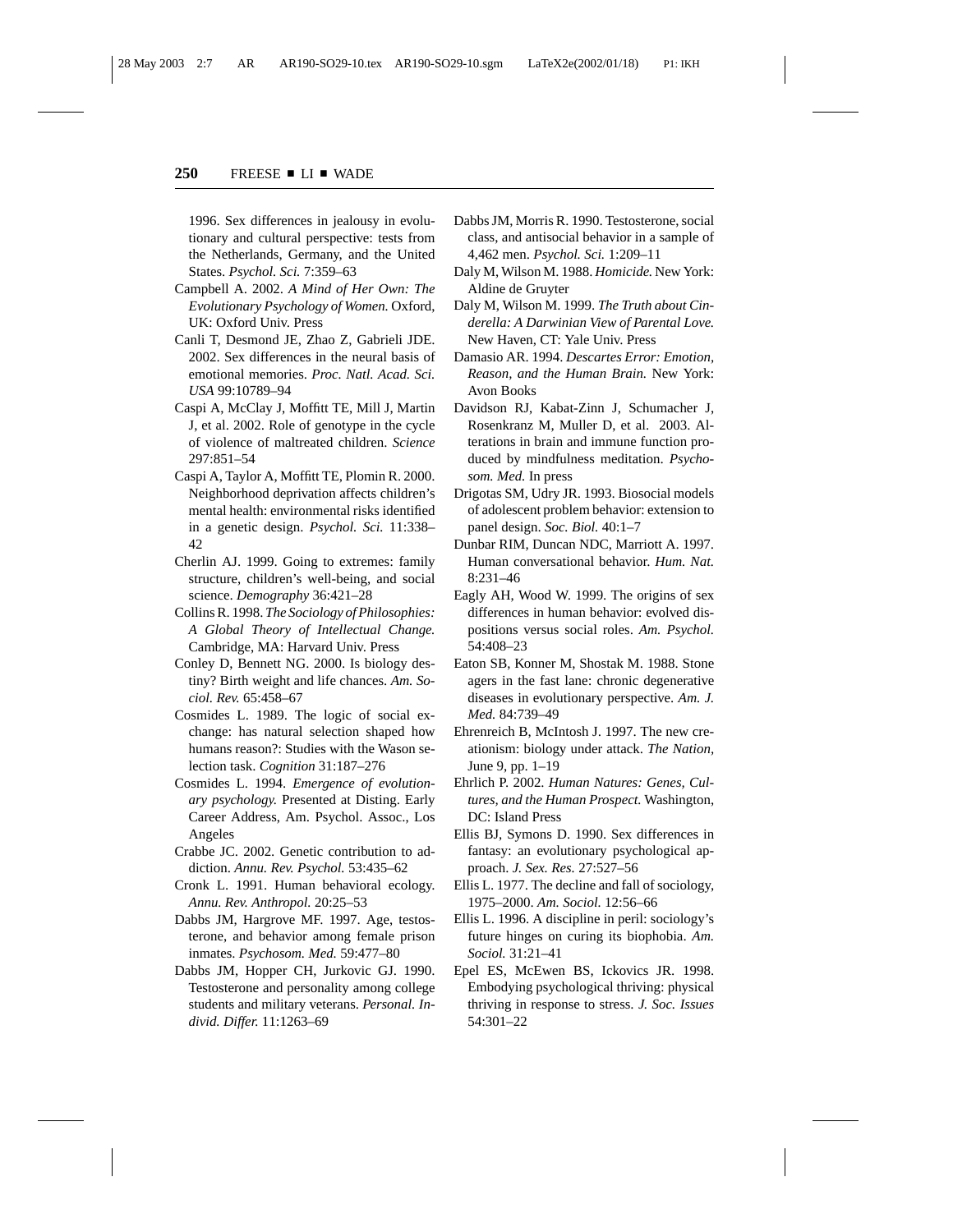- Etcoff NL. 1999. *Survival of the Prettiest: The Science of Beauty.* New York: Doubleday
- Evans J. 2002. *Playing God?: Human Genetic Engineering and the Rationalization of Public Bioethical Debate.* Chicago: Univ. Chicago Press
- Falconer DS, Mackay TFC. 1996. *Introduction to Quantitative Genetics.* Essex, Engl.: Addison Wesley Longman, 4th ed.
- Farrington DP. 1997. The relationship between low resting heart rate and violence. In *Biosocial Bases of Violence*, ed. A Raine, PA Brennan, DP Farrington, SA Mednick, pp. 89– 105. New York: Plenum
- Fausto-Sterling A. 2000. Beyond difference: feminism and evolutionary psychology. In *Alas, Poor Darwin: Arguments Against Evolutionary Psychology*, ed. H Rose, S Rose, C Jencks, pp. 209–28. London: Jonathan Cape
- Feldman MW, Lewontin RC. 1975. The heritability hang-up. *Science* 190:1163–68
- Finch CE, Vaupel JW, Kinsella K. 2001. *Cells and Surveys: Should Biological Measures be Included in Social Science Research.* Washington, DC: Natl. Acad. Press
- Firebaugh G. 2001. Reply: the ASR review process. *Am. Sociol. Rev.* 66:619–21
- Fischer CS, Hout M, Jankowski MS, Lucas SR, Swidler A, Voss K. 1998. Response to Nielsen's review of inequality by design. *Soc. Forces* 76:1539–42
- Foley RA. 1996. The adaptive legacy of human evolution: a search for the environment of evolutionary adaptedness. *Evol. Anthropol.* 4:194–203
- Frank RH. 1988. *Passions Within Reason: The Strategic Role of the Emotions.* New York: Norton
- Franks DD, Smith TS. 1999. *Mind, Brain, and Society: Toward a Neurosociology of Emotion.* Stamford, CT: JAI Press
- Freedman DA. 1991. Statistical models and shoe leather. *Sociol. Methodol.* 21:291–313
- Freese J. 2002. Imaginary imaginary friends: television viewing and satisfaction with friendships. *Evol. Hum. Behav.* 24:65–69
- Freese J, Meland S. 2002. Seven tenths incorrect: heterogeneity and change in the waist-

to-hip ratios of Playboy centerfold models and Miss America winners. *J. Sex. Res.* 39:133–38

- Freese J, Powell B. 1999. Sociobiology, status, and parental investment in sons and daughters: testing the Trivers-Willard hypothesis. *Am. J. Sociol.* 106:1704–43
- Freese J, Powell B. 2001. Making love out of nothing at all?: null findings and the Trivers-Willard hypothesis. *Am. J. Sociol.* 106:1776– 88
- Freese J, Powell B, Steelman LC. 1999. Rebel without a cause or effect: sociobiology, birth order, and social attitudes. *Am. Sociol. Rev.* 64:207–31
- Funder DC. 2001. Personality. *Annu. Rev. Psychol.* 52:197–221
- Gigerenzer G. 2000. *Adaptive Thinking: Rationality in the Real World.* Oxford: Oxford Univ. Press
- Gilger JW. 2000. Contributions and promise of human behavioral genetics. *Hum. Biol.* 72:229–55
- Goldberg TL. 1995. Attitudes towards panhandlers: who gives? *Hum. Nat.* 6:79–90
- Goldberger AS. 1979. Heritability. *Economica* 46:327–47
- Gottesman I. 1991. *Schizophrenia Genesis: The Origin of Madness.* New York: Freeman
- Gottfredson LS. 1999. The nature and nurture of vocational interests. In *Vocational Interests: Meaning, Measurement, and Counseling Use*, ed. LS Gottfredson, pp. 57–85. Palo Alto, CA: Davies-Black
- Gowaty PA, ed. 1997. *Feminism and Evolutionary Biology.* New York: Chapman & Hall
- Gray PB, Kahlenberg SM, Barrett ES, Lipson SF, Ellison PT. 2002. Marriage and fatherhood are associated with lower testosterone in males. *Evol. Hum. Behav.* 23:193–201
- Green PS, Simpkins JW. 2000. Estrogens and estrogen-like non-feminizing compounds: their role in the prevention and treatment of Alzheimer's disease. In *Alzheimer's Disease: A Compendium of Current Theories*, ed. ZSM Khachaturian, M Marsel, 924:93– 98. New York: NY Acad. Sci.
- Guo G, Stearns E. 2002. The social influences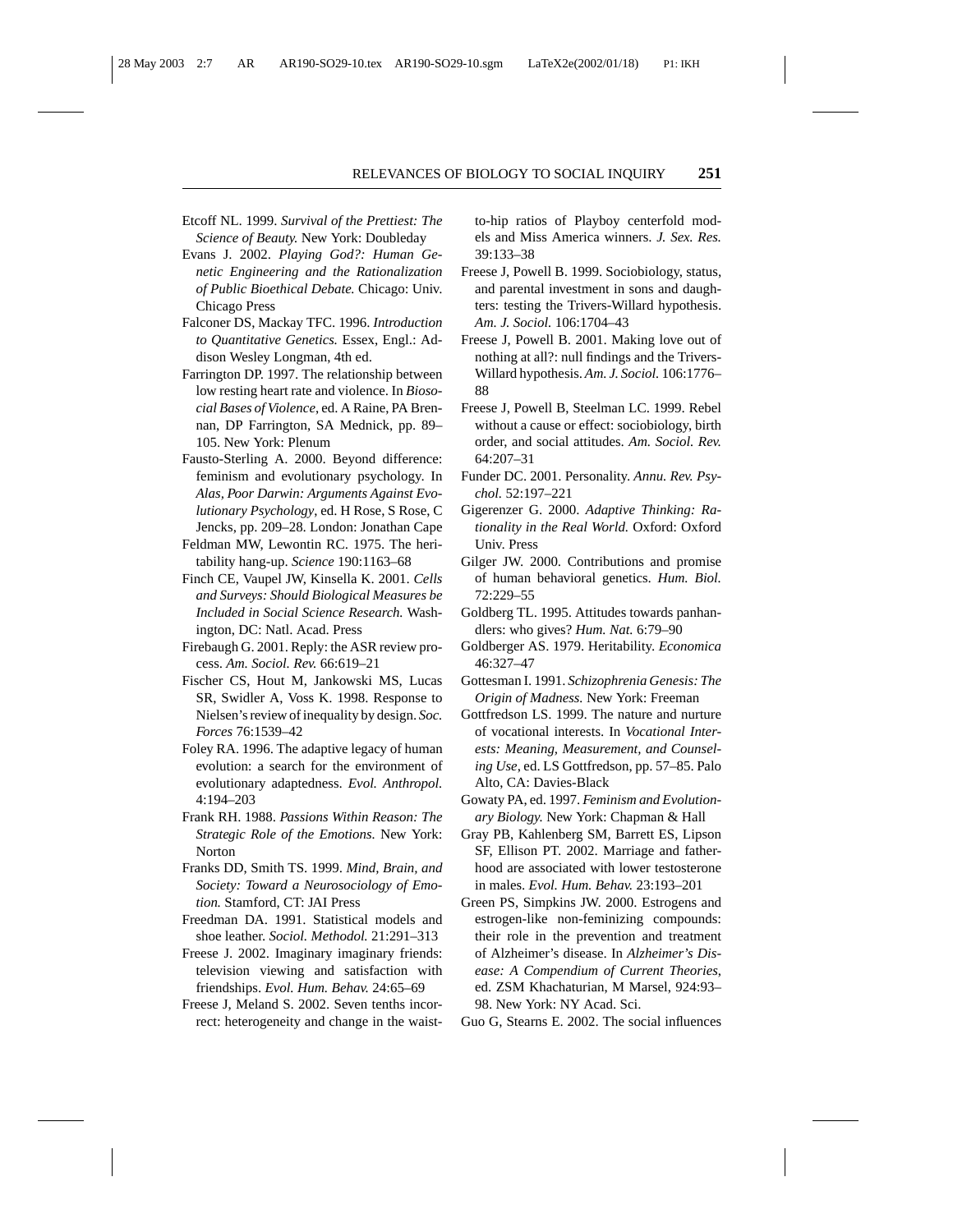on the realization of genetic potential for intellectual development. *Soc. Forces* 80: 881–910

- Halbreich U, Kahn LS. 2001. Role of estrogen in the aetiology and treatment of mood disorders. *CNS Drugs* 15:797–817
- Halpern CT, Udry JR, Campbell B, Suchindran C, Mason GA. 1994. Testosterone and religiosity as predictors of sexual attitudes and activity among adolescent males: a biosocial model. *J. Biosoc. Sci.* 26:217–34
- Hamer D, Copeland P. 1998. *Living With Our Genes: Why They Matter More Than You Think.* New York: Doubleday
- Hammond M. 2003. The enhancement imperative: the evolutionary neurophysiology of Durkheimian solidarity. *Sociol. Theory.* In press
- Hariri AR, Mattay VS, Tessitore A, Kolachana B, Fera F, et al. 2002. Serotonin transporter genetic variation and the response of the human amygdala. *Science* 297:400–3
- Harris JA, Rushton JP, Hampson E, Jackson DN. 1996. Salivary testosterone and selfreport aggressive and pro-social personality characteristics in men and women. *Aggress. Behav.* 22:321–31
- Harris JR. 1998. *The Nurture Assumption.* New York: Free Press
- Henrich J, Boyd R. 2001. Why people punish defectors: weak conformist transmission can stabilize costly enforcement of norms in cooperative dilemmas. *J. Theor. Biol.* 208:79– 89
- Henrich J, Boyd R, Bowles S, Camerer C, Fehr E, et al. 2001. Cooperation, reciprocity, and punishment in fifteen small-scale societies. *Am. Econ. Rev.* 91:73–78
- Hettema JM, Neale MC, Kendler KS. 1995. Physical similarity and the equal-environment assumption in twin studies of psychiatric disorders. *Behav. Genet.* 25:327–35
- Holden C. 1992. A new discipline probes suicide's multiple causes. *Science* 256:1761– 62
- Hopcroft R. 2002. The evolution of sex discrimination. *Psychol. Evol. Gend.* 4(1):43–67
- Jencks C. 1992. *Rethinking Social Policy: Race,*

*Poverty, and the Underclass.* Cambridge, MA: Harvard Univ. Press

- Jencks C, Smith M, Acland H, Bane MJ, Cohen D, et al. 1972. *Inequality: A Reassessment of the Effects of Family and Schooling in America.* New York: Basic Books
- Johnson RC. 1996. Attributes of Carnegie medalists performing acts of heroism and recipients of these acts. *Ethol. Sociobiol.* 17:355–62
- Julian T, McKenry PC. 1989. Relationship of testosterone to men's family functioning at mid-life: a research note. *Aggress. Behav.* 15:281–89
- Kamin LJ, Goldberger AS. 2002. Twin studies in behavioral research: a skeptical view. *Theor. Popul. Biol.* 61:83–95
- Kanazawa S. 2001a. De gustibus est disputandum. *Soc. Forces* 79:1131–62
- Kanazawa S. 2001b. Why we love our children. *Am. J. Sociol.* 106:1761–75
- Kanazawa S. 2002. Bowling with our imaginary friends. *Evol. Hum. Behav.* 23:167–71
- Kanazawa S, Still MC. 2000. Teaching may be hazardous to your marriage. *Evol. Hum. Behav.* 21:185–90
- Karp DA. 1996. *Speaking of Sadness: Depression, Disconnection, and the Meanings of Illness.* Oxford: Oxford Univ. Press
- Kemper TD. 1990. *Social Structure and Testosterone: Explorations of the Socio-Bio-Social Chain.* New Brunswick, NJ: Rutgers Univ. Press
- Kendler KS, Eaves LJ. 1986. Models for the joint effects of genotype and environment on liability to psychiatric illness. *Am. J. Psychiatry* 143:279–89
- Kendler KS, Walters EE, Truett KR, Heath AC, Neale MC, et al. 1994. Sources of individual differences in depressive symptoms: analysis of two samples of twins and their families. *Am. J. Psychiatry* 151:1605–14
- Kenrick DT, Sheets V. 1993. Homicidal fantasies. *Ethol. Sociobiol.* 14:231–46
- Kohler HP, Rodgers JL, Christensen K. 1999. Is fertility behavior in our genes? Findings from a Danish twin study. *Popul. Dev. Rev.* 25:253–88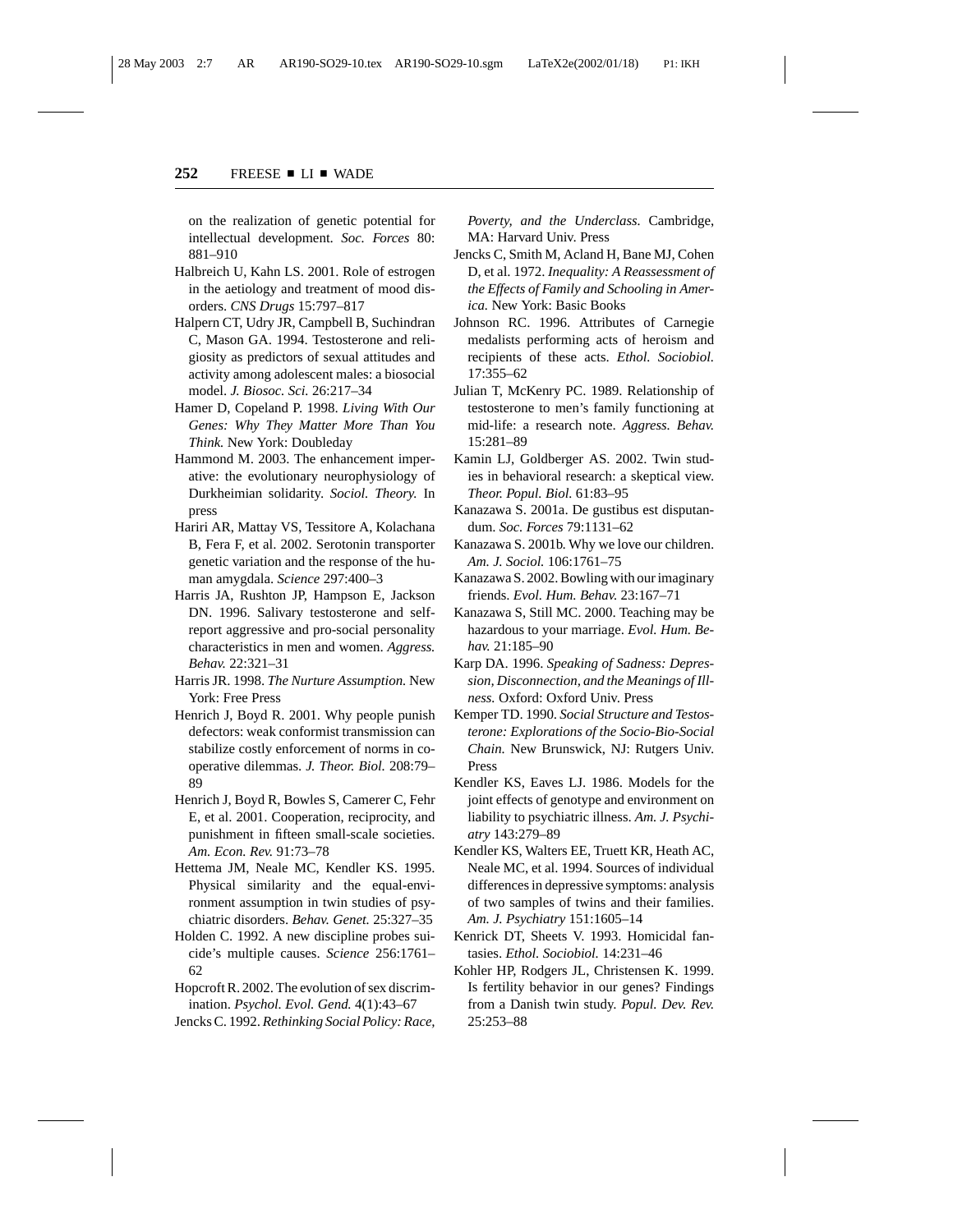- Kruesi MJP, Jacobsen T. 1997. Serotonin and human violence: do environmental mediators exist? In *Biosocial Bases of Violence*, ed. A Raine, PA Brennan, DP Farrington, SA Mednick. New York: Plenum
- Kurzban R. 2002. Alas poor evolutionary psychology: unfairly accused, unjustly condemned. *Hum. Nat. Rev.* 2:99–109
- Lakoff G, Johnson M. 1999. *Philosophy in the Flesh: The Embodied Mind and its Challenge to Western Thought.* New York: Basic Books
- LeDoux J. 1996. *The Emotional Brain: The Mysterious Underpinnings of Emotional Life.* New York: Simon & Schuster
- Lesch KP, Bengel D, Heils A, Sabol SZ, Greenberg BD, et al. 1996. Association of anxietyrelated traits with a polymorphism in the serotonin transporter gene regulatory region. *Science* 274:1527–31
- Lewontin RC, Rose S, Kamin LJ. 1984. *Not in Our Genes.* New York: Pantheon
- Loehlin JC. 1992. *Genes and Environment in Personality Development.* Thousand Oaks, CA: Sage
- Lopreato J, Crippen T. 1999. *Crisis in Sociology: The Need for Darwin.* New Brunswick, NJ: Transaction
- Maccoby EE. 2000. Parenting and its effects on children: on reading and misreading behavior genetics. *Annu. Rev. Psychol.* 51:1–27
- MacDonald K. 1998. *The Culture of Critique: An Evolutionary Analysis of Jewish Involvement in Twentieth Century Intellectual and Political Movements.* Westport, CT: Praeger
- Martin NG, Eaves LJ, Heath AC, Jardine R, Feingold LM, Eysenck HJ. 1986. Transmission of social attitudes. *Proc. Natl. Acad. Sci. USA* 83:4364–68
- Massey DS. 2002. A brief history of human society: the origin and role of emotion in social life. *Am. Sociol. Rev.* 67:1–29
- Masters RD. 2001. Biology and politics: linking nature and nurture. *Annu. Rev. Polit. Sci.* 4:345–69
- Matras J. 1990. *Dependency, Obligations, and Entitlements: A New Sociology of Aging, the Life Course, and the Elderly.* Englewood Cliffs, NJ: Prentice Hall
- Mazur A, Booth A. 1999. The biosociology of testosterone in men. In *Mind, Brain, and Society: Toward a Neurosociology of Emotion*, ed. DD Franks, TS Smith, pp. 311–38. Stamford, CT: JAI Press
- Mazur A, Michalek J. 1998. Marriage, divorce, and male testosterone. *Soc. Forces* 77:315– 30
- McGue M, Lykken DT. 1992. Genetic influence on risk of divorce. *Psychol. Sci.* 3:368–73
- McLanahan S, Sandefur G. 1994. *Growing Up With a Single Parent: What Hurts, What Helps.* Cambridge, MA: Harvard Univ. Press
- Miller EM, Costello CY. 2001. The limits of biological determinism. *Am. Sociol. Rev.* 66:592–98
- Moffitt T, Caspi A, Fawcett P, Bramer GL, Raleigh M, et al. 1997. Whole blood serotonin and family background relate to male violence. In *Biosocial Bases of Violence*, ed. A Raine, PA Brennan, DP Farrington, SA Mednick. New York: Plenum
- Morrison MF, Tweedy K. 2000. Effects of estrogen on mood and cognition in aging women. *Psychiatry Ann.* 30:113–19
- Natl. Res. Council Panel Res. Agenda New Data Aging World. 2001. *Preparing for an Aging World: The Case for Cross-National Research.* Washington, DC: Natl. Acad. Press
- Neisser U, ed. 1998. *The Rising Curve: Long-Term Gains in IQ and Related Measures.* Washington, DC: Am. Psychol. Assoc.
- Neisser U, Boodoo G, Bouchard TJ Jr, Boykin AW, Brody N, et al. 1996. Intelligence: knowns and unknowns. *Am. Psychol.* 51:77– 101
- Nesse RM, ed. 2001. *Evolution and the Capacity for Commitment.* New York: Russell Sage Found.
- Nielsen F. 1994. Sociobiology and sociology. *Annu. Rev. Sociol.* 20:267–303
- Nisbett RE, Cohen D. 1996. *Culture of Honor: The Psychology of Violence in the South.* Boulder, CO: Westview
- Persico N, Postlewaite A, Silverman D. 2001. *The effect of adolescent experience on labor market outcomes: the case of height.* PIER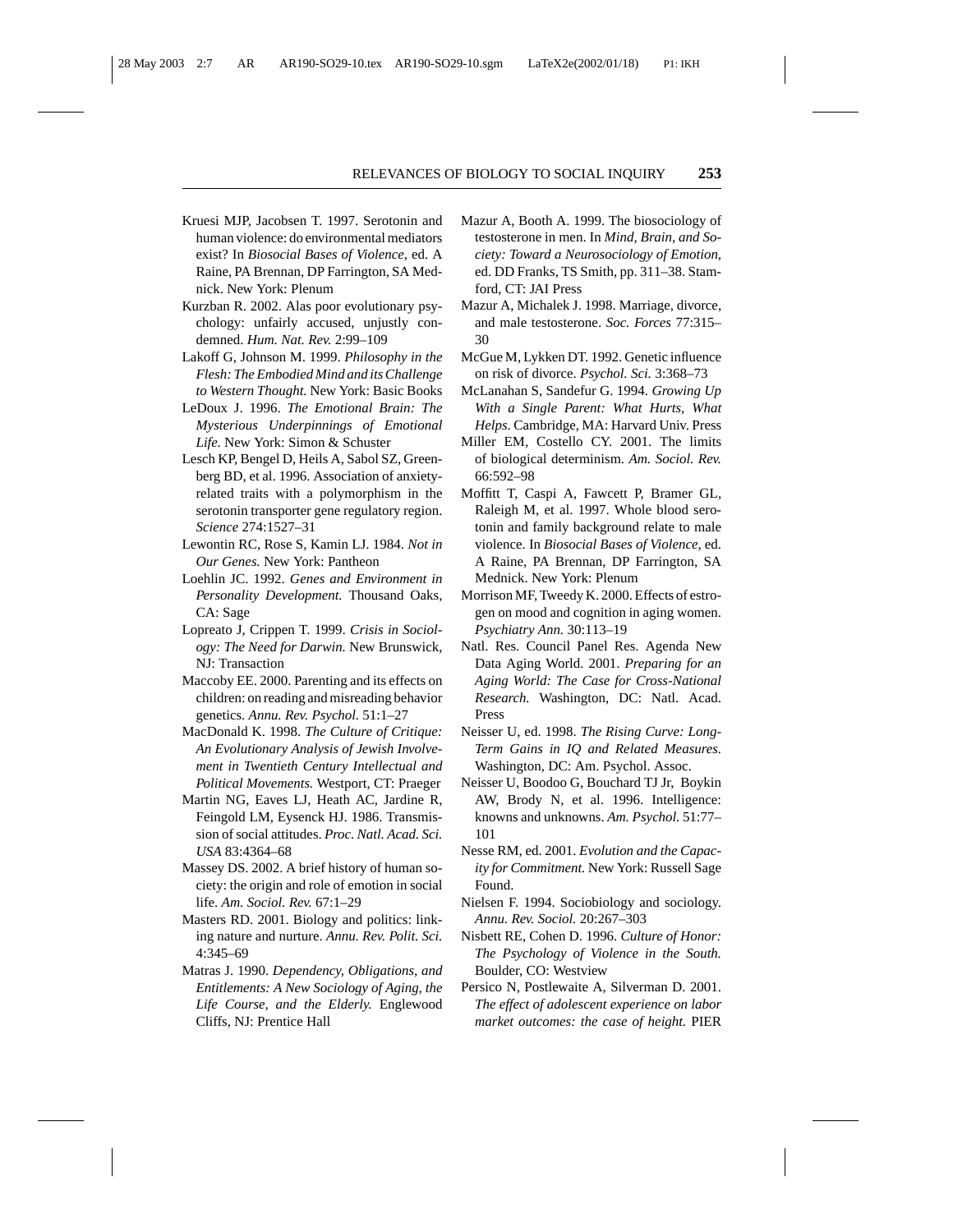Work. Pap. 01-050. Penn. Inst. Econ. Res., Univ. Penn.

Piliavin JA, Lepore PC. 1994. Biology and social psychology: beyond nature versus nurture. In *Sociological Perspectives on Social Psychology*, ed. KS Cook, GA Fine, JS House, pp. 149–75. Needham Heights, MA: Allyn & Bacon

- Pillard RC, Bailey JM. 1998. Human sexual orientation has a heritable component. *Hum. Biol.* 70:347–65
- Pinker S. 1997. *How the Mind Works.* New York: Norton
- Pinker S. 2002. *The Blank Slate: The Modern Denial of Human Nature.* New York: Viking
- Pinker S, Bloom P. 1990. Natural language and natural selection. *Behav. Brain Sci.* 13:707– 84
- Plomin R, Bergeman CS. 1991. The nature of nurture: genetic influence on "environmental" measures. *Behav. Brain Sci.* 14:373– 427
- Plomin R, Daniels D. 1987. Why are children in the same family so different from one another? *Behav. Brain Sci.* 10:1–15
- Plomin R, DeFries JC, Loehlin JC. 1977. Genotype-environment interaction and correlation in the analysis of human behavior. *Psychol. Bull.* 84:309–22
- Plomin R, DeFries JC, McClearn GE, McGuffin P. 2001. *Behavioral Genetics.* New York: Worth. 4th ed.
- Plomin R, Owen MJ, McGuffin P. 1994. The genetic basis of complex human behaviors. *Science* 264:1733–39

Richerson PJ, Boyd R. 1999. Complex societies: the evolutionary dynamics of a crude superorganism. *Hum. Nat.* 10:253–89

Rilling JK, Gutman DA, Zeh TR, Pagnoni G, Berns GS, Kilts CD. 2002. A neural basis for social cooperation. *Neuron* 35:395–405

Robinson RG, Starkstein SE. 1989. Mood disorders following stroke: new findings and future directions. *J. Geriatr. Psychiatry* 22:1– 15

Rodgers JL, Rowe DC, Buster M. 1999. Nature, nurture, and first sexual intercourse in the USA: fitting behavioural genetic models to NLSY kinship data. *J. Biosoc. Sci.* 31:29– 41

Rose H, Rose S. 2000. *Alas, Poor Darwin: Arguments Against Evolutionary Psychology.* London: Jonathan Cape

Rothenberg J, Heinz A. 1998. Meddling with monkey metaphors–capitalism and the threat of impulsive desires. *Soc. Justice* 25:44– 64

Rothman BK. 1998. *Genetic Maps and Human Imagination: The Limits of Science in Understanding Who We Are.* New York: Norton

Rowe DC. 1994. *The Limits of Family Influence: Genes, Experience, and Behavior.* New York: Guilford

Rowe DC, Osgood DW. 1984. Heredity and sociological theory of delinquency: a reconsideration. *Am. Sociol. Rev.* 48:526–40

- Rubenstein D. 2001. *Culture, Structure, and Agency: Toward a Truly Multidimensional Society.* Thousand Oaks, CA: Sage
- Rushton JP. 1995. *Race, Evolution, and Behavior: A Life History Perspective.* New Brunswick, NJ: Transaction
- Rutter M. 2000. Psychosocial influences: critiques, findings, and research needs. *Dev. Psychopathol.* 12:375–405
- Rutter M, Pickles A, Murray R, Eaves L. 2001. Testing hypotheses on specific environmental causal effects on behavior. *Psychol. Bull.* 127:291–324
- Rutter M, Silberg J. 2002. Gene-environment interplay in relation to emotional and behavioral disturbance. *Annu. Rev. Psychol.* 53:463–90
- Rutter M, Silberg J, O'Connor T, Simonoff E. 1999. Genetics and child psychiatry: II empirical research findings. *J. Child Psychol. Psychiatry* 40:19–55

Rutter M, Smith DJ, eds. 1995. *Psychosocial Disorders in Young People: Time Trends and Their Causes.* Chichester, Engl.: Wiley

Sanchez MJR, Fano E, Ahedo L, Cardas J, Brain PF, Azpiroz A. 2000. Relating testosterone levels and free play social behavior in male and female preschool children. *Psychoneuroendocrinology* 25:773–83

Sanderson SK. 2001. *The Evolution of Human*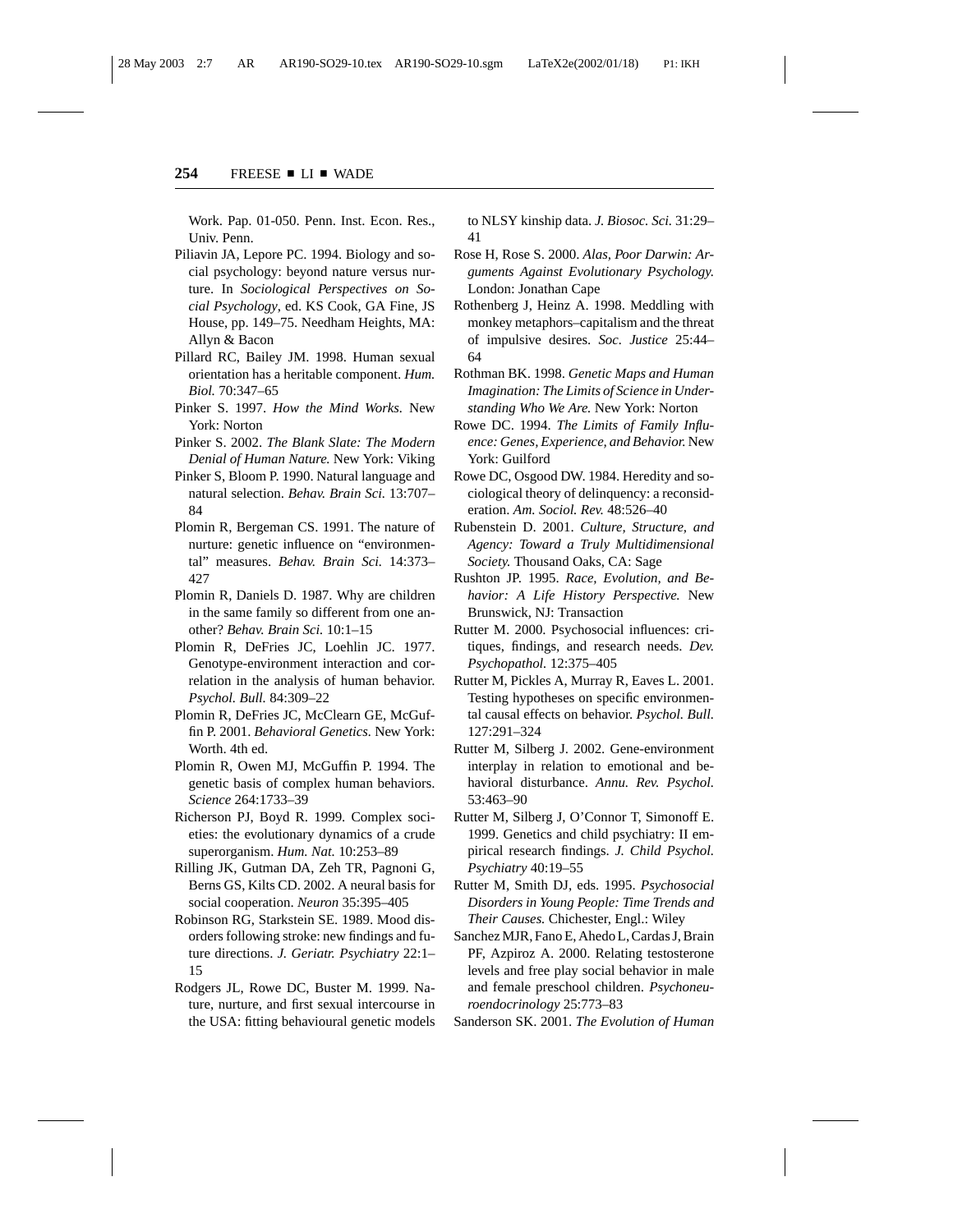*Sociality: A Darwinian Conflict Perspective.* Lanham, MD: Rowman & Littlefield

- Scarr S, McCartney K. 1983. How people make their own environments: a theory of genotype environment effects. *Child Dev.* 54:424–35
- Schaal B, Tremblay RE, Soussignan R, Sussman EJ. 1996. Male testosterone linked to high social dominance but low physical aggression in early adolescence. *J. Am. Acad. Child Adolesc. Psychiatry* 35:1322–30
- Scher SJ, Rausher F, eds. 2002. *Evolutionary Psychology: Alternative Approaches.* Dordrecht, The Netherlands: Kluwer
- Schnittker J, Freese J, Powell B. 2000. Nature, nurture, neither, nor: black-white differences in beliefs about the causes and appropriate treatment of mental illness. *Soc. Forces* 78:1101–32
- Seeman T, McEwen BS. 1996. Social environment characteristics and neuroendocrine function: the impact of social ties and support on neuroendocrine function. *Psychosom. Med.* 58:459–71
- Seeman TE, McEwen BS. 1996. Impact of social environment characteristics on neuroendocrine regulation.*Psychosom. Med.* 58: 459–71
- Senanarong V, Vannasaeng S, Poungvarin N, Ploybutr S, Udompunthurak S, et al. 2002. Endogenous estradiol in elderly individuals: cognitive and noncognitive associations. *Arch. Neurol.* 59:385–89
- Shermer M. 1996. History at the crossroads: Can history be a science? Can it afford not to be? *Skeptic* 4:56–67
- Silberg J, Pickles A, Rutter M, Hewitt J, Simonoff E. 1999. The influence of genetic factors and life stress on depression in adolescent girls. *Arch. Gen. Psychiatry* 56:225–32
- Silverman I, Phillips K. 1998. The evolutionary psychology of spatial sex differences. In *Handbook of Evolutionary Psychology: Ideas, Issues, and Applications*, ed. C Crawford, DL Krebs, pp. 595–612. Mahwah, NJ: Erlbaum
- Singh D. 1993. Adaptive significance of female physical attractiveness: role of waist-to-hip ratio. *J. Personal. Soc. Psychol.* 65:293–307
- Singh D. 1995. Ethnic and gender consensus for the effect of waist-to-hip ratio on judgment of women's attractiveness. *Hum. Nat.* 6:51–65
- Smith EA. 2000. Three styles in the evolutionary analysis of human behavior. In *Adaptation and Human Behavior: An Anthropological Perspective*, ed. L Cronk, N Chagnon, W Irons, pp. 27–48. New York: Aldine de Gruyter
- Somers MR. 1998. "We're no angels": realism, rational choice, and relationality in social science. *Am. J. Sociol.* 104:722–84
- Studd MV, Gattiker UE. 1991. The evolutionary psychology of sexual harassment in organizations. *Ethol. Sociobiol.* 12:249–900
- Sulloway FJ. 1996. *Born to Rebel: Birth Order, Family Dynamics, and Creative Lives.* New York: Pantheon
- Symons D. 1995. Beauty is in the adaptations of the beholder: the evolutionary psychology of human female sexual attractiveness. In *Sexual Nature/Sexual Culture*, ed. PR Abramson, SD Pinkerton, pp. 80–118. Chicago: Univ. Chicago Press
- Synder M, Tanke ED, Berscheid E. 1977. Social perception and interpersonal behavior: on the self-fulfilling nature of social stereotypes. *J. Personal. Soc. Psychol.* 35:656–66
- Tassinary LG, Hansen KA. 1998. A critical test of the waist-to-hip ratio hypothesis. *Psychol. Sci.* 9:150–55
- Taylor HF. 1973. Playing the dozens with path analysis: methodological pitfalls. *Sociol. Educ.* 46:433–50
- Thornhill R, Palmer CT. 2000. *A Natural History of Rape: Biological Bases of Sexual Coercion.* Cambridge, MA: MIT Press
- Tomasello M. 1999. *The Cultural Origins of Human Cognition.*Cambridge, MA: Harvard Univ. Press
- Tooby J, Cosmides L. 1992. The psychological foundations of culture. In *The Adapted Mind: Evolutionary Psychology and the Generation of Culture*, ed. JH Barkow, L Cosmides, J Tooby, pp. 19–136. Oxford: Oxford Univ. Press
- Tooby J, Cosmides L. 1996. Friendship and